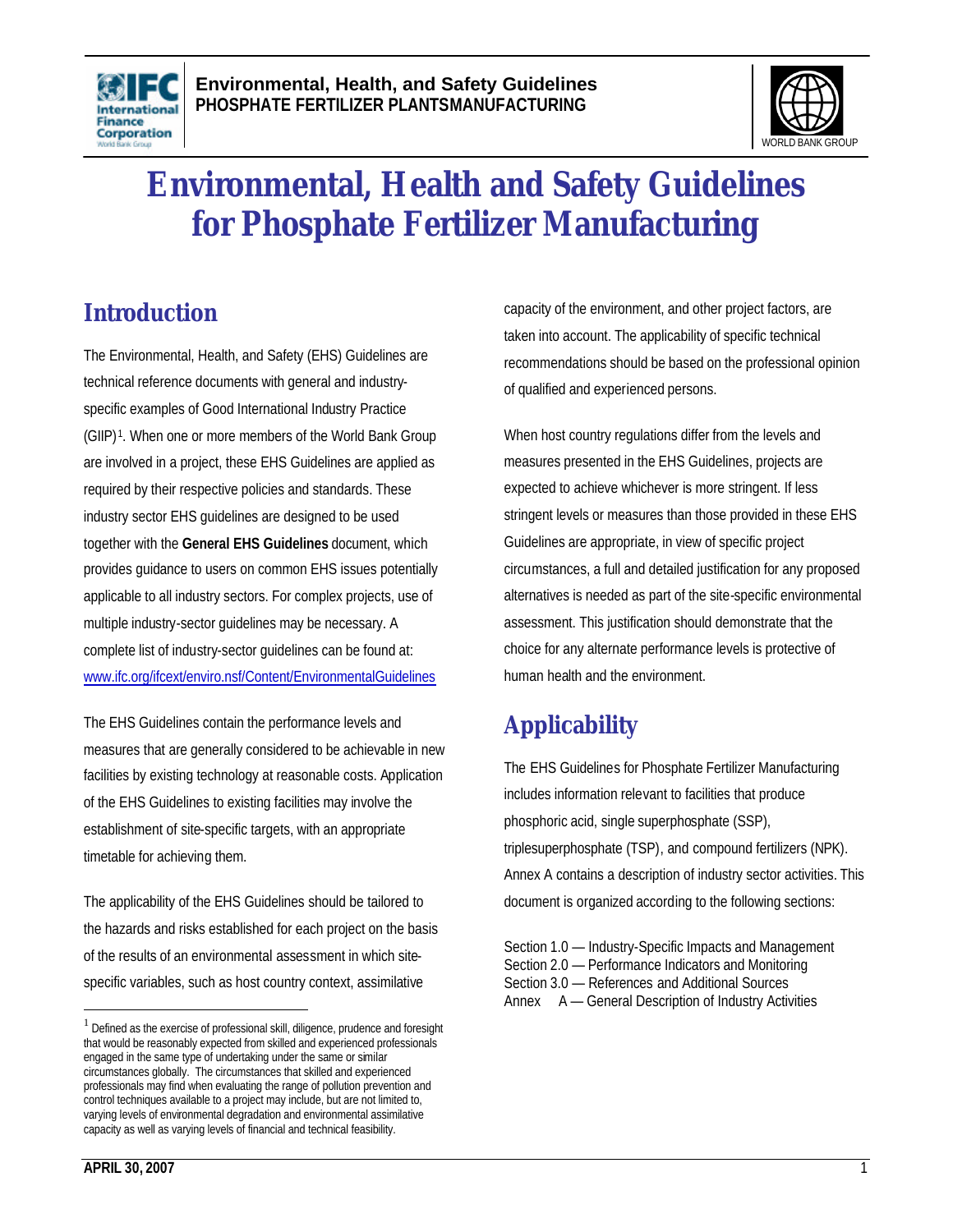



## **1.0 Industry-Specific Impacts and Management**

The following section provides a summary of EHS issues associated with phosphate fertilizer plants, which occur during the operational phase, along with recommendations for their management. Recommendations for the management of EHS issues common to most large industrial facilities during the construction and decommissioning phases are provided in the **General EHS Guidelines**.

### **1.1 Environment**

Environmental issues associated with phosphate fertilizer plants include the following:

- Air emissions
- **Wastewater**
- Hazardous materials
- **Wastes**
- Noise

#### **Air Emissions**

#### *Combustion Source Emissions*

Exhaust gas emissions produced by the combustion of gas or diesel in turbines, boilers, compressors, pumps and other engines for power and heat generation, are a source of air emissions from phosphate fertilizer manufacturing facilities. Guidance for the management of small combustion source emissions with a capacity of up to 50 megawatts thermal (MWth), including air emission standards for exhaust emissions, is provided in the **General EHS Guidelines**. Guidance for the management of energy conservation, which can significantly contribute to the reduction of emissions related to energy production, is also presented in the **General EHS Guidelines**. Production of phosphate fertilizers is an energy intensive process typically requiring significant use of energy from fossil

fuels and resulting in significant generation of greenhouse gases. The nitrophosphate production route requires the use of CO2. Recommendations for the management of GHGs, in addition to energy efficiency and conservation, are addressed in the **General EHS Guidelines**.

*Process Emissions – Phosphoric Acid Production* Two different production processes can be used in the manufacture of phosphoric acid:

- The wet process, which is the most commonly used in fertilizer plants, where phosphate rocks are digested with an acid (e.g. sulfuric, nitric or hydrochloric acid). The tricalcium phosphate from the phosphate rock reacts with concentrated sulfuric acid to produce phosphoric acid and calcium sulfate (an insoluble salt); and
- The thermal process, where elemental phosphorous is produced from phosphate rock, coke, and silica in an electrical resistance furnace and is then oxidized and hydrated to form the acid. Thermal-generated acid is highly purified, but also expensive, and hence produced in small quantities, mainly for the manufacture of industrial phosphates;

Process emissions include gaseous fluorides in the form of hydrofluoric acid (HF) and silicon tetrafluoride (SiF4), released during the digestion of phosphate rock, which typically contains 2-4 percent fluorine.

The emissions typically associated with the thermal production process of phosphoric acid include phosphate, fluoride, dust, cadmium (Cd), lead (Pb), zinc (Zn), and radionuclides (Po-210 and Pb-210). Dust emissions, containing water-insoluble fluoride, may occur during the unloading, storage, handling and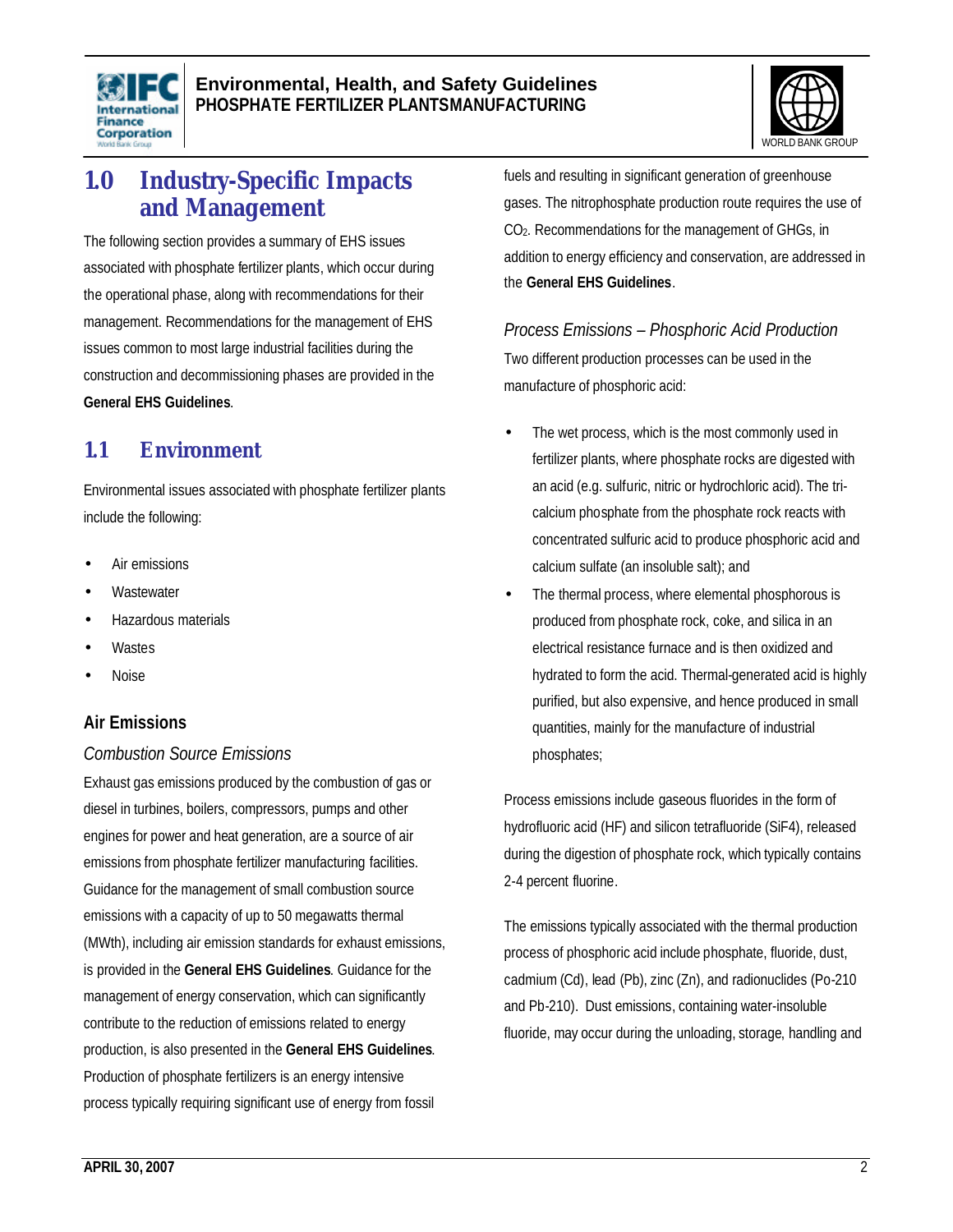



grinding of the phosphate rock, which is transferred to storage and grinding sections by conveyor belts or trucks<sup>2</sup> .

Recommended emission prevention and control measures include the following:

- Properly select the phosphate rock (in terms of P2O5 content, F-content, CaO/ P2O5 ratio, and physical quality) to minimize the amount of acid required in the wet production process, reduce emissions into the environment and increase the possibility of phosphogypsum reuse;
- Select proper size of screens and mills (e.g. roller or chain mills);
- Use covered conveyor belts and indoor storage;
- Apply good housekeeping measures (e.g. frequently cleaning / sweeping facility surfaces and the quay);
- Recover dust from phosphate rock grinding through use of properly operated and maintained fabric filters, ceramic filters, and / or cyclones;
- Treat gaseous fluoride emissions using scrubbing systems (e.g. void spray towers, packed beds, cross-flow venture, and cyclonic column scrubbers). Fluorine is recovered as fluosilicic acid, from which silica is removed through filtration. A diluted solution of fluosilicic acid ( $H_2SiF_6$ ) may be used as the scrubbing liquid. Recovering of  $H_2SIF_6$  is an additional possibility for fluoride emission reduction.

#### *Process Emissions – Superphosphate Phosphate Fertilizer Production*

Dust emissions may be generated during unloading, handling, grinding, and curing of phosphate rock, in addition to granulation and crushing of superphosphates. Emissions of gaseous hydrofluoric acid (HF), silicon tetrafluoride (SiF4), and chlorides may also generated from acidulation, granulation and drying. Ammonia (NH3) and nitrogen oxides (NOx) may be generated

during the drying and neutralization phases of ammonium nitrate fertilizers. In addition, during the reaction of phosphate rock with acid, limited amounts of organic compounds (including mercaptans), present in the phosphate rock, are released and may cause odor.<sup>3</sup>

Phosphate rock dust emissions should be prevented and controlled through similar measures to those discussed in the phosphoric acid production section. Additional emission prevention and control measures include the following:

- Use of direct granulation may reduce the levels of fugitive emissions compared with curing emissions fromindirect granulation. If indirect granulation is used, the curing section should be an indoor systemwith vents connected to a scrubbing system or to the granulation section;
- Use of plate bank product cooling systems to reduce air flow requirements (e.g. instead of rotary drums or fluid bed coolers);
- Consider use of fabric filters or high efficiency cyclones and/or fabric filters rather than a wet scrubbing system to treat exhaust air from neutralization, granulation, drying, coating and product coolers and equipment vents, in order to avoid creation of additional wastewater. Filtered air should be recycled as dilution air to the dryer combustion system;
- Emissions from granulation should be minimized through application of surge hoppers to product size distribution measurement systems for granulation recycle control.

*Process Emissions – Compound Fertilizer Production* NPK fertilizers are typically produced from mixed acids or nitrophosphate. Air emissions from NPK produced using the mixed acids route include ammonia emissions from the ammonization reactors; nitrogen oxides  $(NO<sub>X</sub>)$ , mainly NO and

 $\overline{a}$ 

<sup>2</sup> IPPC BREF (2006) and EFMA (2000a)

<sup>3</sup> IPPC BREF. October 2006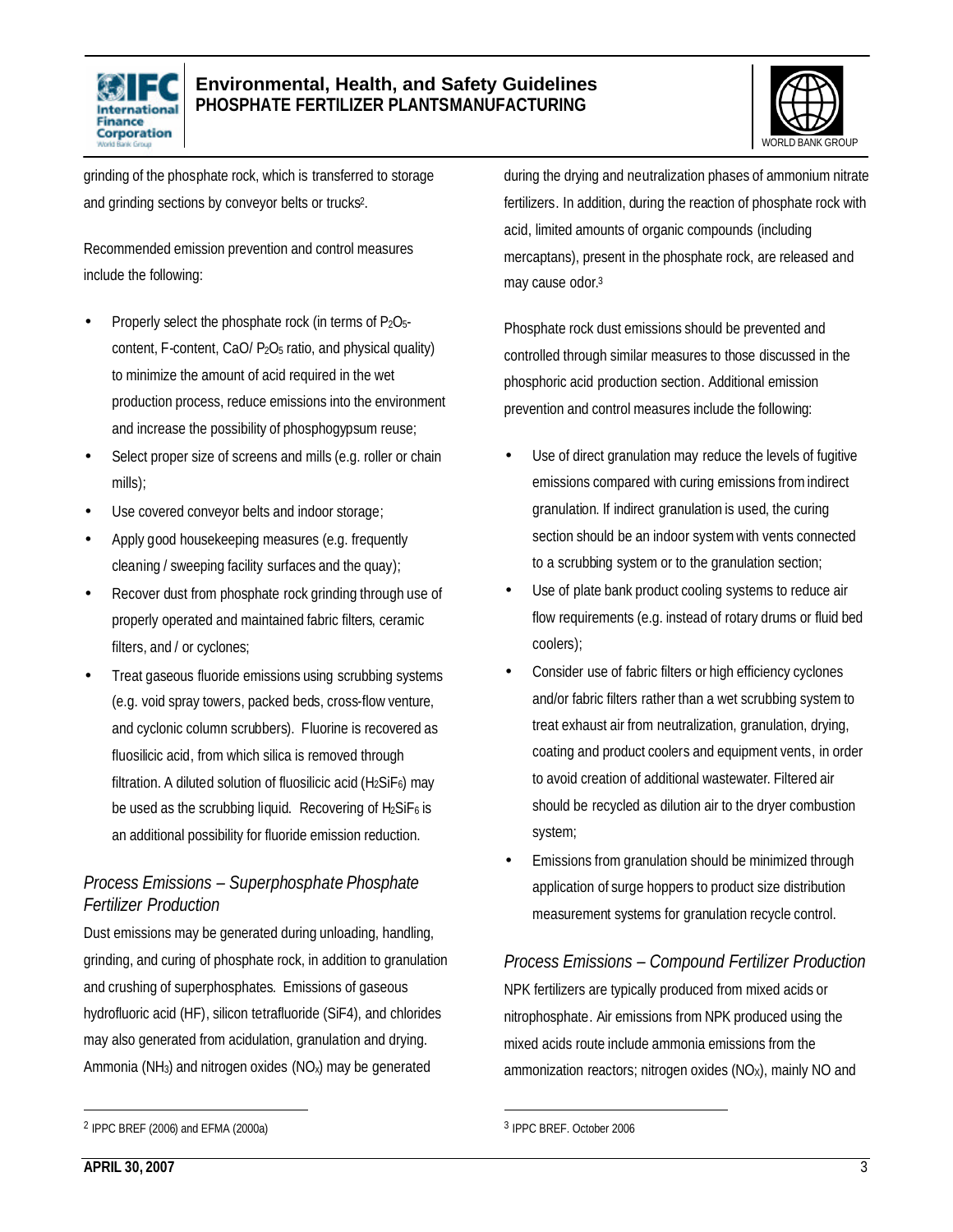



NO2 with some nitric acid, from phosphate rock digestion in nitric acid; fluorides from the phosphate rock reactions; aerosol emissions, including ammonium nitrate (NH4NO3), ammonium fluoride (NH4F), and ammoniumchloride (NH4Cl), formed in the gas-phase neutralization reaction between ammonia and acidic components, as well as by sublimation from the boiling reaction mixture; and fertilizer dust originating fromdrying and cooling drums, and from other sources (e.g. screens, crushers, and conveyors).

Air emissions from NPK produced using the nitrophosphate route are similar to those discussed for the mixed acids route, however they also include aerosol emissions (e.g. from the dryer and granulator) of ammonium chloride (NH4Cl), originating from the reaction of ammonia and hydrogen chloride (HCl) when potassium chloride (KCl) is added to the powder. <sup>4</sup> Other significant air emissions include ammonia from the neutralization of nitrophosphoric acid. Ammonia emissions may also be generated from the calcium nitrate tetrahydrate (CNTH, empirical formula: Ca(NO<sub>3</sub>)<sub>2</sub>\*4H<sub>2</sub>O) conversion section, the ammonium nitrate (AN, empirical formula: NH<sub>4</sub>NO<sub>3</sub>) evaporation section, and the granulation or prilling sections. Aerosols of ammonium nitrate may also be formed during the different production steps, and emissions of hydrogen chloride (HCl) may be present in the exhaust gases from drum granulators, cyclones, and scrubber systems. 5

Recommended measures to prevent and control air emissions include the following:

Reduce  $NO<sub>X</sub>$  emission from nitric acid use in phosphate rock digestion by controlling the reactor temperature, 6 optimizing the rock / acid ratio, and adding urea solution;

- Treat gases from the digestion reactor in a spray tower scrubber to recover  $NO<sub>X</sub>$  and fluorine compounds. The pH may be adjusted by the addition of ammonia;
- Reduce NO<sub>x</sub> and odor emissions by selecting high grade phosphate rock with low contents of organic compounds and ferrous salts;
- Control particulate matter emissions, as discussed in the phosphoric acid production section;
- Prevent and / or control emissions from granulation and product cooling include:
	- o Scrubbing of gases from the granulator and the dryer in venturi scrubbers with recirculating ammonium phosphate or ammonium sulfo-phosphate solution;
	- o Discharge of scrubbed gases through cyclonic columns irrigated with an acidic solution;
	- o Use of high efficiency cyclones to remove particulates from dryer gases prior to scrubbing;
	- Recycling of the air coming from the cooling equipment as secondary air to the dryer after dedusting;
	- o Treating ammonia emissions by scrubbing with acidic solutions;
- Fluoride emissions should be controlled through scrubbing systems, as discussed for phosphoric acid production;
- Emissions to air from phosphate rock digestion, sand washing and CNTH filtration should be reduced by applying appropriate controls (e.g. multistage scrubbing, conversion into cyanides);
- Ammonia in off-gases from the nitrophosphoric neutralization steps should be removed through countercurrent scrubbers, with pH adjustment to most efficient scrubbing condition ( $pH$  3-4), with a mixture of  $HNO<sub>3</sub>$ and/or H<sub>2</sub>SO<sub>4</sub>;
- Ammonia emissions from the granulation / drying sections should be treated by scrubbing with acidic solutions;

<sup>4</sup> These emissions can cause the so-called "Tyndall-effect" creating a blue mist at the stack.

<sup>5</sup> EIPPCB BREF (2006) and EFMA (2000b,c)

 $<sup>6</sup>$  High temperature leads to excessive NO<sub>x</sub> formation.</sup>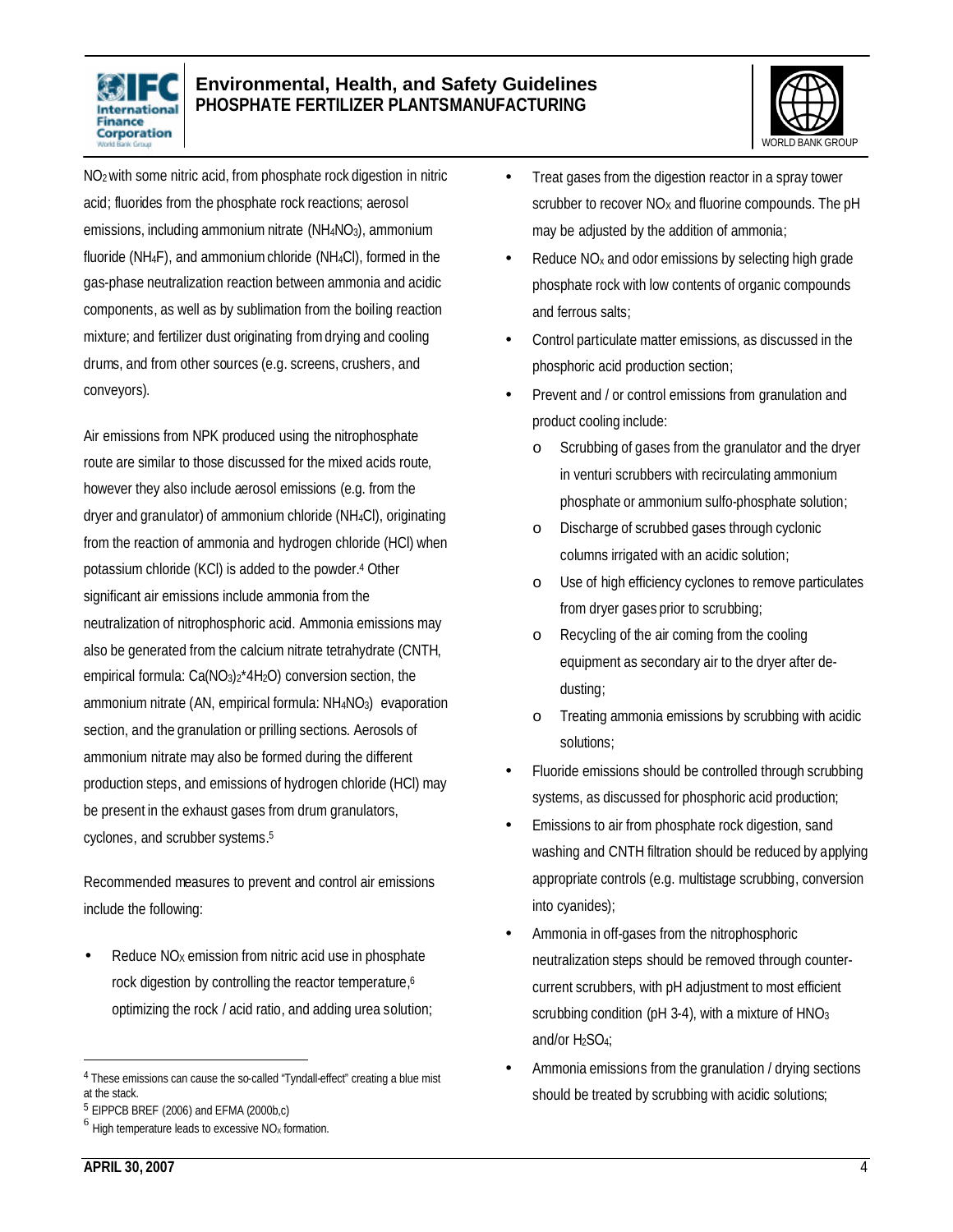



- Minimize contact between wastes containing NO<sub>x</sub> and NH<sub>3</sub> to prevent aerosol formation in NPK nitrophosphate route;
- Reduce aerosol emission by installing cyclones and scrubbers;
- Reduce fluorides emissions by recycling of warm air.

#### *Fugitive Emissions*

Fugitive emissions are primarily associated with operational leaks from tubing, valves, connections, flanges, packings, openended lines, floating roof storage tank and pump seals, gas conveyance systems, compressor seals, pressure relief valves, tanks or open pits/containments, and loading and unloading operations of products.

Recommended measures for reducing the generation of fugitve emissions include:

- Selection of appropriate valves, flanges, fittings during design, operation, and maintenance;
- Implementation of monitoring, maintenance, and repair programs, particularly in stuffing boxes on valve stems and seats on relief valves, to reduce or eliminate accidental releases;
- Installation of leak detection and continuous monitoring in all sensitive areas;
- Use of open vents in tank roofs should be avoided by installing pressure relief valves. All storages and unloading stations should be provided with vapor recovery units. Vapor processing systems may consist of different methods, such as carbon adsorption, refrigeration, recycling collecting and burning.

#### **Wastewater**

#### *Effluents – Phosphoric Acid Production*

Effluents from phosphoric acid plants consist of discharges from the vacuum cooler condensers and the gas scrubbing systems

used for condensation and cleaning of vapors from process operations. Condensed acidic vapors may contain fluorine and small amounts of phosphoric acid. Water from the slurry used to transport phosphogypsum, the by-product from wet phosphoric acid production, may be released as effluent if it is not recirculated back into the process. Emissions to water for the disposal of gypsum may contain a considerable amount of impurities, such as phosphorus and fluorine compounds, cadmium and other heavy metals, and radionuclides. Drainage from material stockpiles may contain heavy metals (e.g. Cd, mercury [Hg], and Pb),fluorides, and phosphoric acid. Specific emissions to water from the thermal process of phosphoric acid production may include phosphorus and fluorine compounds, dust, heavy metals, and radionuclides (e.g., Po-210 and Pb-210). Recommended effluents management measures include the following: 7

- Select phosphate rock with low levels of impurities to produce clean gypsum and reduce potential impacts from disposal of gypsum;
- Consider dry systems for air pollution abatement (versus wet scrubbing) to reduce wastewater generation. To reduce fluoride emissions, the installation of scrubbers with suitable scrubber liquids may be necessary;
- Recover fluorine released from the reactor and evaporators as a commercial by-product (fluosilicic acid);
- Scrubber liquors should be disposed of after neutralization with lime or limestone to precipitate fluorine as solid calcium fluoride, if the fluorine is not to be recovered;
- Recycle water used for the transport of phosphogypsum back into the process following a settling step;
- Where available, consideration should be given to use seawater as scrubbing liquid, to facilitate reaction of fluorine to harmless calcium fluoride;

1

<sup>7</sup> IPPC BREF (2006) and EFMA (2000a)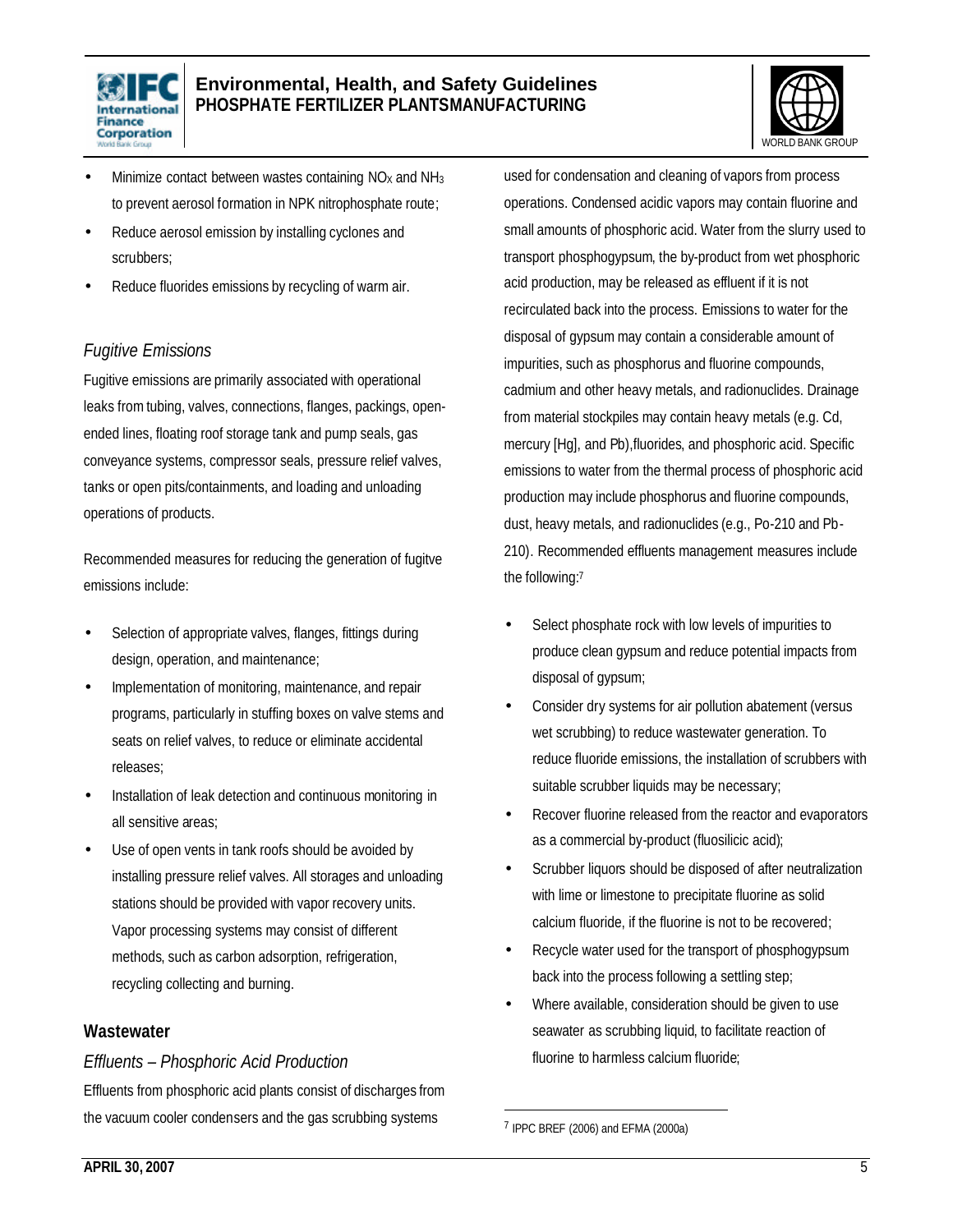



- Minimize contamination of the scrubber effluent with phosphorus pentoxide  $(P_2O_5)$  by conveying vapors from vacuum flash coolers and vacuum evaporators to a separator to remove phosphoric acid droplets;
- Minimize contamination of the scrubber effluent with phosphorus pentoxide P2O5 using entrainment separators. Additional phosphate removal can be achieved by applying magnesium ammonium phosphate (struvite) or by calcium phosphate precipitation;
- Consider decadmation of H3PO4 up to 95% by reactive extraction with an organic solvent.

#### *Effluents - Superphosphate Fertilizer Production*

The main source of wastewater in phosphate fertilizer production is the wet scrubbing systems to treat off-gases. Contaminants may include filterable solids, total phosphorus, ammonia, fluorides, heavy metals (e.g. Cd, Hg, Pb), and chemical oxygen demand (COD). Recycling of scrubber liquids back into the process should be maximized. Production of acidulated phosphate rock (PAPR), a fertilizer product consisting of a mixture of superphosphate and phosphate rock, in addition to superphosphate (SSP), and triplesuperphosphate (TSP) products can reduce wastewater volumes<sup>8</sup> .

#### *Effluents - Compound Fertilizer Production*

Effluents are usually limited from NPK mixed acids route facilities, mainly consisting of wastewater from granulation and exhaust gas scrubbing.

Effluent from NPK facilities employing the nitrophosphate route may contain ammonia, nitrate, fluoride and phosphate. Ammonia is found in the effluents of the condensates of the ammonium nitrate evaporation or the neutralization of the nitro phosphoric acid solution. Solutions containing ammonium nitrate must be pumped with care to limit the risks of explosions. The main sources of nitrate and fluoride levels in effluent are the scrubber liquors from phosphate digestion and sand (removed from the process slurry) washing. Washing of sand also generates phosphate content in the effluent.

Recommended effluent management measures include the following<sup>9</sup>:

- Recycle the sand washing liquor to reduce phosphate levels in wastewater effluents;
- Avoid co-condensation of vapors from ammonium nitrate evaporation;
- Recycle NO<sub>x</sub> scrubber liquor to reduce ammonia, nitrate, fluoride and phosphate levels;
- Recycle liquors resulting from scrubbing of exhaust gases from neutralization;
- Consider reusing effluents as scrubber medium;
- Treat multi-stage scrubbing liquors, after circulation, through settling (separation of solids), and recycle the thickened portion back to the reactors.
- Consider combined treatment of exhaust gases from neutralization, evaporation and granulation. This enables a recycling of all scrubber liquids to the production process and reduce waste water generation;
- Treat waste water through a biological treatment with nitrification/denitrification and precipitation of phosphorous compounds.

#### *Process Wastewater Treatment*

Techniques for treating industrial process wastewater in this sector include filtration for separation of filterable solids; flow and load equalization; sedimentation for suspended solids reduction using clarifiers; phosphate removal using physicalchemical treatment methods; ammonia and nitrogen removal

<sup>&</sup>lt;sup>9</sup> IPPC BREF (2006) and EFMA (2000b,c)

 8 IPPC BREF (2006)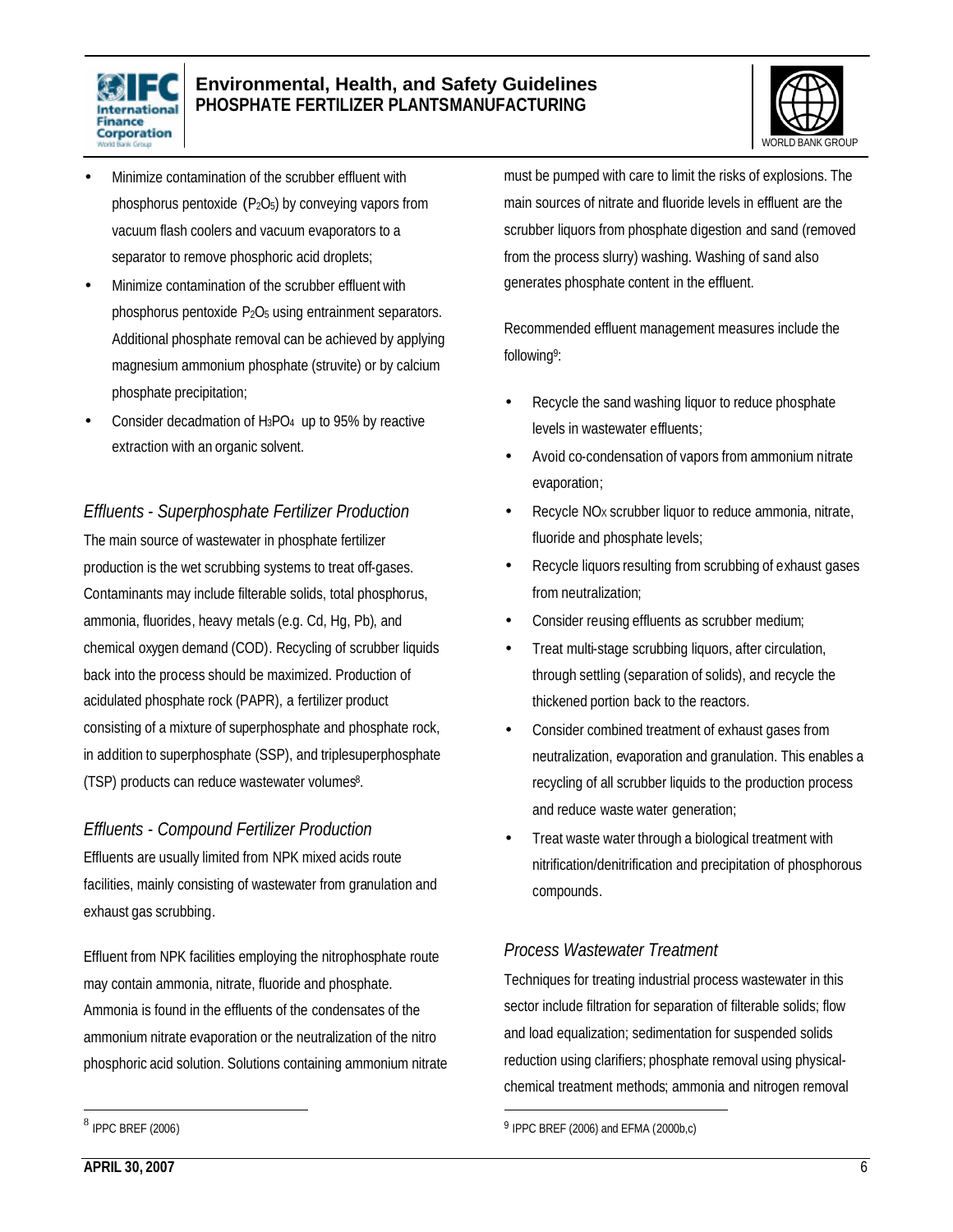



using physical-chemical treatment methods; dewatering and disposal of residuals in designated waste landfills. Additional engineering controls may be required for (i) fluoride removal and (ii) advanced metals removal using membrane filtration or other physical/chemical treatment technologies

Management of industrial wastewater and examples of treatment approaches are discussed in the **General EHS Guidelines**. Through use of these technologies and good practice techniques for wastewater management, facilities should meet the Guideline Values for wastewater discharge as indicated in the relevant table of Section 2 of this industry sector document.

#### *Other Wastewater Streams & Water Consumption*

Guidance on the management of non-contaminated wastewater from utility operations, non-contaminated stormwater, and sanitary sewage is provided in the **General EHS Guidelines**. Contaminated streams should be routed to the treatment system for industrial process wastewater. Recommendations to reduce water consumption, especially where it may be a limited natural resource, are provided in the **General EHS Guidelines**.

#### **Hazardous Materials**

Phosphate fertilizer manufacturing plants use, store, and distribute significant amounts of hazardous materials (e.g. acids and ammonia). Recommended practices for hazardous material management, including handling, storage, and transport, are presented in the **General EHS Guidelines**. Manufacture and distribution of materials should be conducted according to applicable international requirements where applicable.<sup>10</sup>

#### **Wastes**

 $\overline{a}$ 

Non-hazardous solid wastes may be generated from some phosphate fertilizer manufacturing processes, including

phosphogypsum from wet phosphoric acid production, and quartz sand from NPK production using the nitrophosphate route. Quartz sand should be separated, washed, and recycled as a building material. There is limited hazardous waste generated from the phosphate fertilizer manufacturing processes. In addition to the industry specific information provided below, guidance on the management of hazardous and non-hazardous wastes is provided in the **General EHS Guidelines**.

#### *Phosphogypsum*

Phosphogypsum is the most significant by-product in wet phosphoric acid production (approximately 4 - 5 tons of phosphogypsum is produced for every ton of phosphoric acid, as P<sub>2</sub>O<sub>5</sub>, produced<sup>11</sup>). Phosphogypsum contains a wide range of impurities (residual acidity, fluorine compounds, trace elements such as mercury, lead and radioactive components<sup>12</sup>). These impurities and considerable amounts of phosphate might be released to the environment (soil, groundwater and surface water).Industry-specific pollution prevention and control practices include13:

- Depending on its potential hazardousness (e.g. whether it emits radon) phosphogypsum may be processed to improve its quality and reused (e.g. as building material). Possible options include:
	- o Production of cleaner phosphogypsum from raw materials (phosphate rock) with low levels of impurities
	- o Use of repulping

l

<sup>10</sup> For example, the Rotterdam Convention on the Prior Informed Consent (PIC) Procedure for Certain Hazardous Chemicals and Pesticides.

<sup>&</sup>lt;sup>11</sup> Gypsum contains a wide range of impurities (residual acidity, fluorine compounds, trace elements such as mercury, lead and radioactive components). IPPC BREF (2006)

<sup>&</sup>lt;sup>12</sup> Phosphate rock, phosphogypsum and the effluents produced from a phosphoric acid plant have generally a lower radioac-tivity than the exemption values given in the relevant international regulations and guidelines (for example, EU Directive 96/26/EURATOM)

<sup>13</sup> IPPC BREF (2006) and EFMA (2000a,b,c)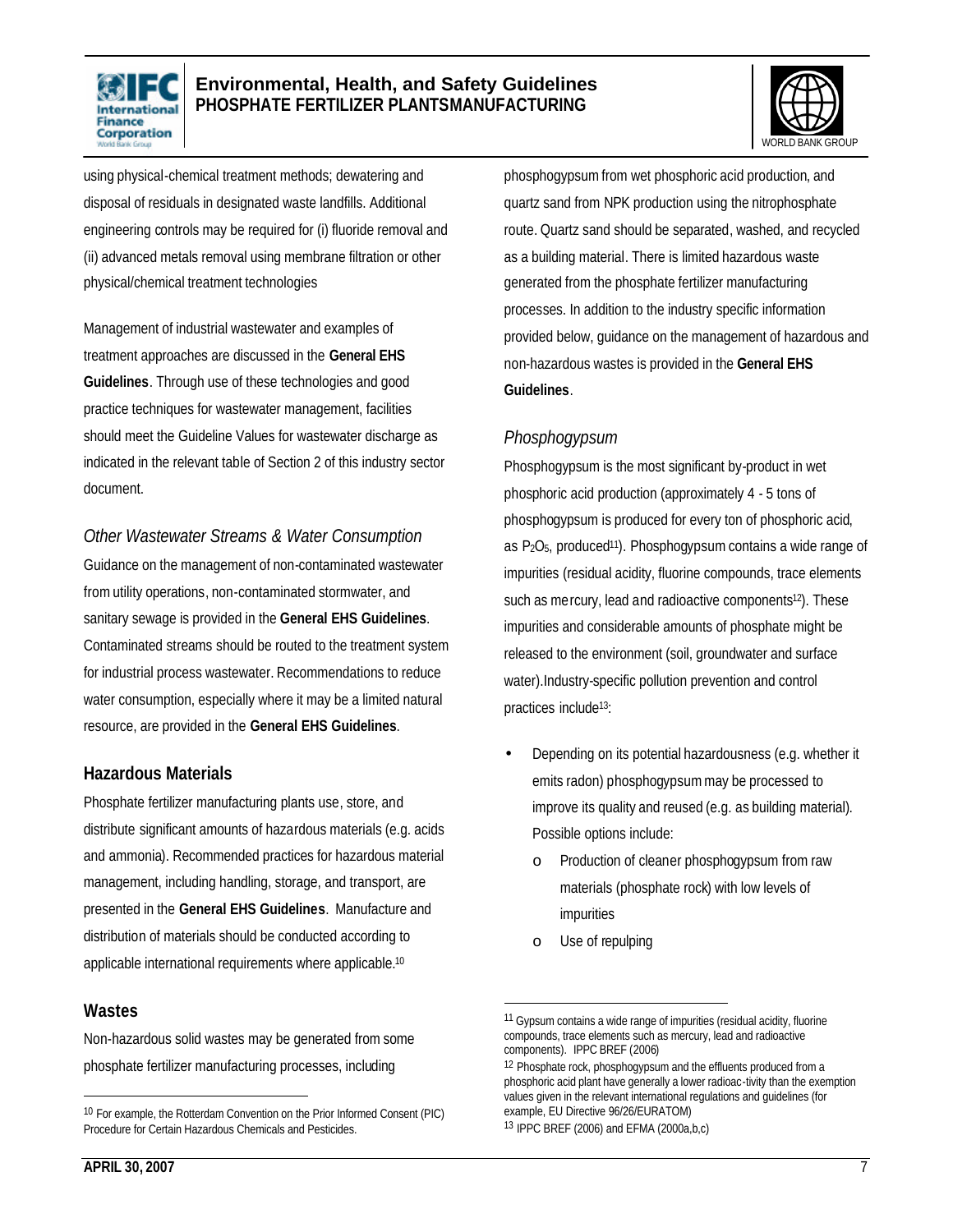



- Use of di-hemihydrate recrystallization process with double stage filtration;
- If phosphogypsum can not be recycled due to the unavailability of commercially and technically viable alternatives, it should be managed as a hazardous or nonhazardous industrial waste, depending on its characteristics, according to the guidance in the **General EHS Guidelines. <sup>14</sup>** Additional management alternatives may include backfilling in mine pits, dry stacking15, and wet stacking.

#### **Noise**

Noise is generated from large rotating machines, including compressors and turbines, pumps, electric motors, air coolers, rotating drums, spherodizers, conveyors belts, cranes, fired heaters, and from emergency depressurization. Guidance on noise management is provided in the **General EHS Guidelines**.

### **1.2 Occupational Health and Safety**

The occupational health and safety issues that may occur during the construction and decommissioning of phosphate fertilizer manufacturing facilities are similar to those of other industrial facilities, and their management is discussed in the **General EHS Guidelines**.

Facility-specific occupational health and safety issues should be identified based on job safety analysis or comprehensive hazard or risk assessment, using established methodologies such as a hazard identification study [HAZID], hazard and operability study [HAZOP], or a quantitative risk assessment [QRA]. As a general approach, health and safety management planning should include the adoption of a systematic and structured approach for prevention and control of physical, chemical, biological, and radiological health and safety hazards described in the **General EHS Guidelines**.

The most significant occupational health and safety hazards occur during the operational phase of phosphate fertilizer manufacturing facilities and primarily include:

- Process Safety
- Chemical hazards
- Decomposition, fires and explosions

#### **Process Safety**

Process safety programs should be implemented, due to industry-specific characteristics, including complex chemical reactions, use of hazardous materials (e.g. toxic, reactive, flammable or explosive compounds), and multi-step reactions.

Process safety management includes the following actions:

- Physical hazard testing of materials and reactions;
- Hazard analysis studies to review the process chemistry and engineering practices, including thermodynamics and kinetics;
- Examination of preventive maintenance and mechanical integrity of the process equipment and utilities;
- Worker training;
- Development of operating instructions and emergency response procedures.

#### **Chemical Hazards**

Ammonia and acids vapors, especially HF, are common toxic chemicals in phosphate fertilizer plants. Threshold values associated with specific health effects can be found in internationally published exposure guidelines (see Monitoring below). In addition to guidance on chemical exposure provided in the General EHS Guidelines, the following are

<sup>&</sup>lt;sup>14</sup> The classification of phosphogypsum as a hazardous or non-hazardous waste may depend on the level of radon emissions of the material. Removal of this material from stack and subsequent disposal may be subject to specific regulatory requirements depending on the jurisdiction.

<sup>&</sup>lt;sup>15</sup> It should be noted that dry stacking does not eliminate acid water seepage except in very arid climates.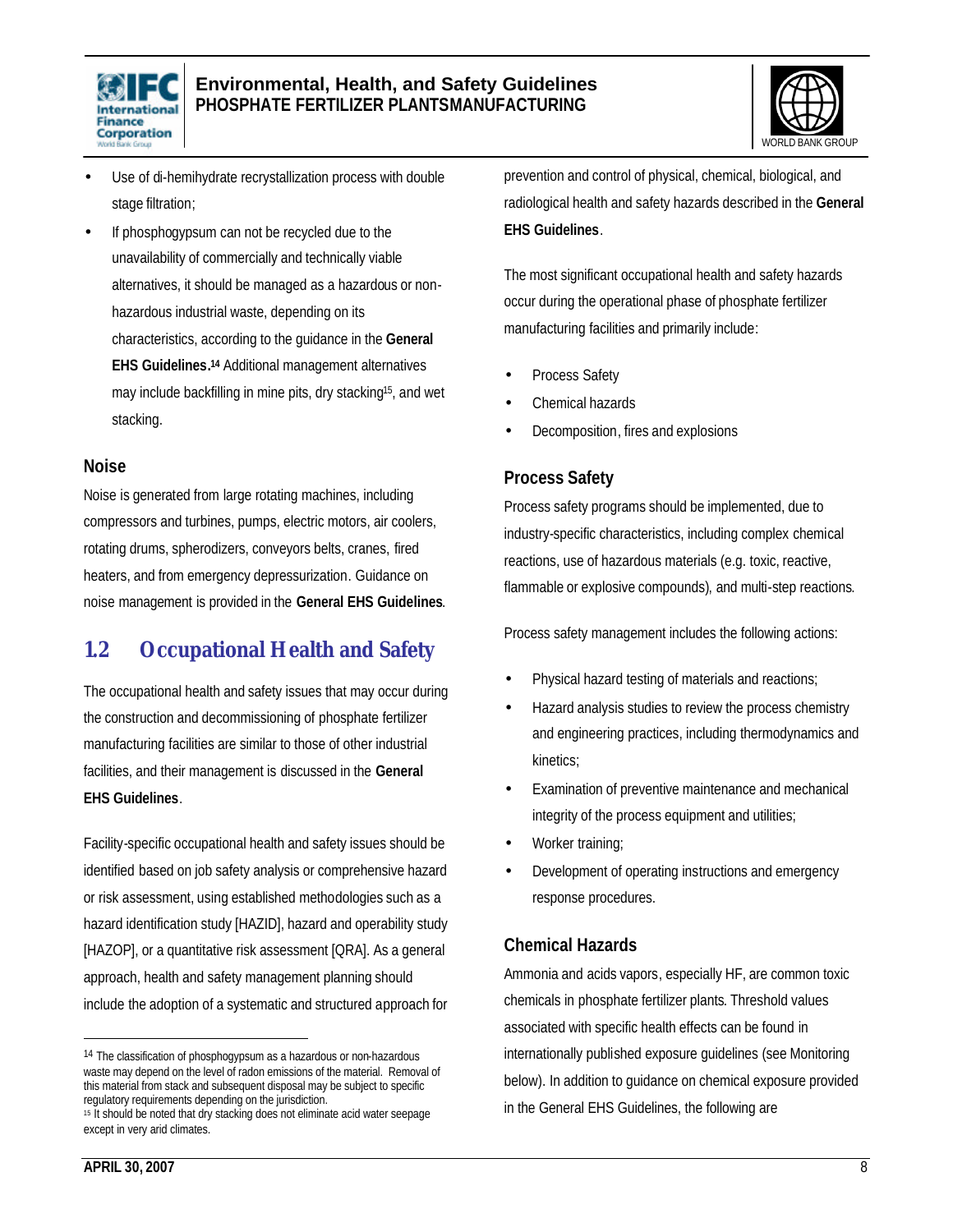



recommendations to prevent and control chemical exposure in this sector:

- Avoid contact of acids with strong caustic substances. The resulting reaction is exothermic and may cause splashes;
- Control fluoride gas build up in phosphoric acid storage tanks;
- Install gas detectors in hazard areas;
- Provide adequate ventilation (e.g. air extraction and filtration systems) in all areas where products are produced, stored, and handled;
- Provide training and personal protection equipment for personnel as described in the General EHS Guidelines.

#### **Decomposition, Fire and Explosions**

Decomposition<sup>16</sup>, fire and explosion hazards may be generated from slurry pump explosions due to insufficient flow through the pump or incorrect design; slurry decompositions due to low pH, high temperature and contaminated raw materials; and hydrogen gas generation due to phosphoric acid contact with ferrous metals.

The risk of decomposition, fire and explosion can be minimized by adopting measures such the following17:

- Inventory of ammonia, nitric and sulfuric acids should be kept as low as possible. Supply by pipeline is recommended in integrated chemical complexes;
- NPK fertilizer decomposition hazard should be prevented through temperature control during production, adjustment of formulations, and reduction of impurities. Compound build–up on the inlet vanes in the dryer should be avoided

17 EFMA. 2000b,c

 $\overline{a}$ 

and uniform temperature profile of the air inlet should be ensured;

- Segregating process areas, storage areas, utility areas, and safe areas, and adopting of safety distances.
- Implementing well controlled operation and procedures in avoiding hazardous gas and slurry mixtures;
- NPK storage should be designed according to internationally recognized guidance and requirements<sup>18</sup> . Adequate fire detection and fighting system should be installed.
- Storage areas should be cleaned before any fertilizer is introduced. Spillage should be cleared up as soon as practicable. Fertilizer contamination with organic substances during storage should be prevented; and
- Fertilizers should not be stored in proximity of sources of heat, or in direct sunlight or in conditions where temperature cycling can occur.
- Contact of phosphoric acid with ferrous metal component should be prevented. Stainless steel should be used for components possibly in contact with the acid.

## **1.3 Community Health and Safety**

Guidance on the management of community health and safety impacts during the construction and decommissioning phases common to those of other large industrial facilities are discussed in the **General EHS Guidelines**.

The most significant community health and safety hazards during the operation of phosphate fertilizers facilities relate to the management, storage and shipping of hazardous materials and products, with potential for accidental leaks / releases of toxic and flammable gases, and the disposal of wastes (e.g. phosphogypsum, off-spec products, sludge). Plant design and

<sup>16</sup> The manufacture, storage and transport of NPK fertilizers may generate a hazard related to self-sustaining decomposition of fertilizer compounds with ammonium nitrate at temperatures in excess of 130°C16. Decomposition is dependant on product grades and formulations, and may release significant amounts of toxic fumes.

<sup>&</sup>lt;sup>18</sup> See for example the EC Fertilizer Directives EC 76/116 and EC 80/876 and the COMAH Directive 96/82/EC.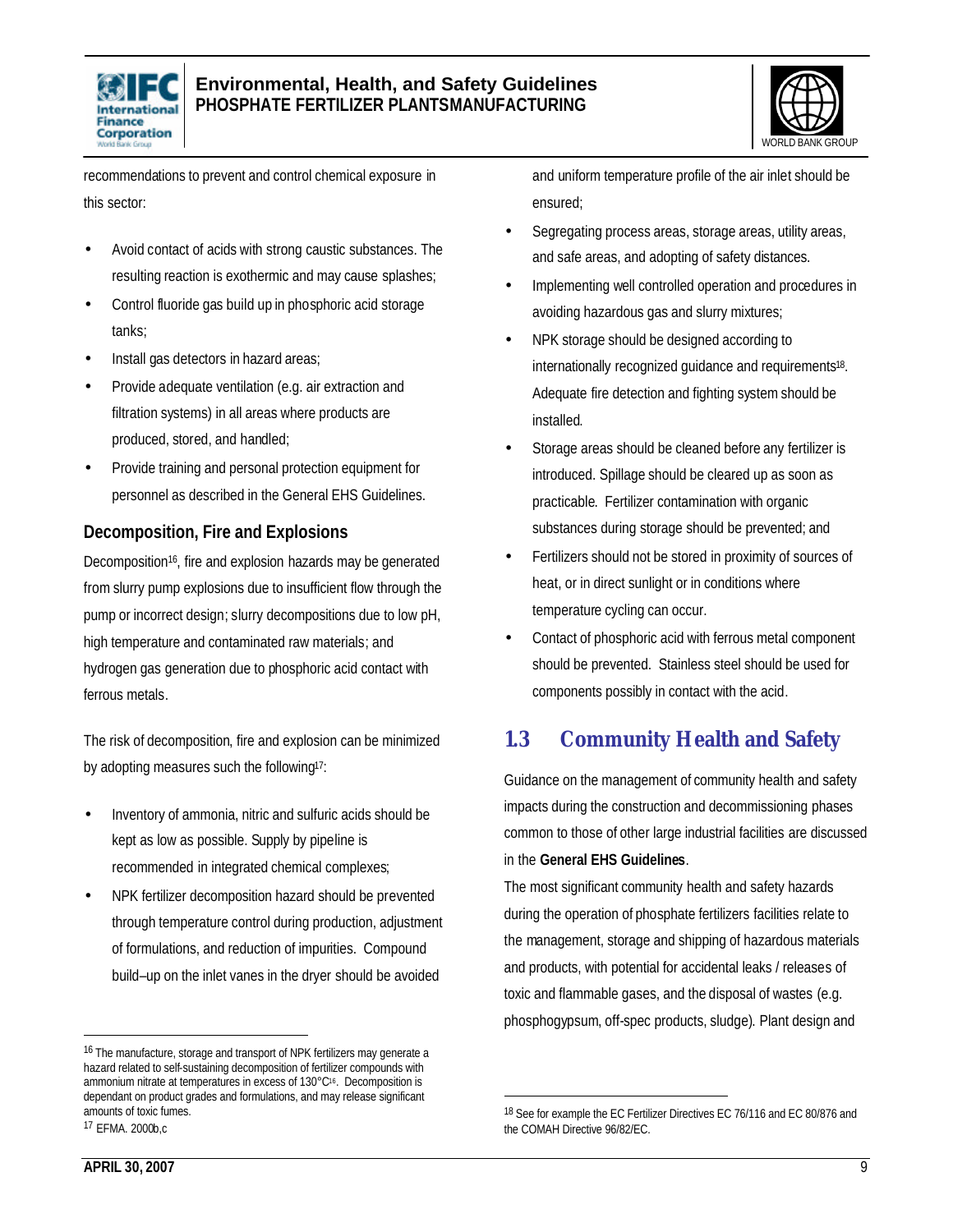



operations should include safeguards to minimize and control hazards to the community, including the following measures:

- Identify reasonable design leak scenarios;
- Assess the effects of potential leaks on surrounding areas, including groundwater and soil pollution;
- Assess potential risks arising from hazardous material transportation and select the most appropriate transport routes to minimize risks to communities and third parties;
- Select plant location with respect to the inhabited areas, meteorological conditions (e.g. prevailing wind directions), and water resources (e.g., groundwater vulnerability). Identify safe distances between the plant area, especially the storage tank farms, and the community areas;
- Identify prevention and mitigation measures required to avoid or minimize community hazards;
- Develop an Emergency Management Plan with the participation of local authorities and potentially affected communities.

Guidance on the transport of hazardous materials, the development of emergency preparedness and response plans, and other issues related to community health and safety is discussed in the **General EHS Guidelines**.

## **2.0 Performance Indicators and Monitoring**

### **2.1 Environment**

#### **Emissions and Effluent Guidelines**

Tables 1 and 2 present emission and effluent guidelines for this sector. Guideline values for process emissions and effluents in this sector are indicative of good international industry practice as reflected in relevant standards of countries with recognized regulatory frameworks. The guidelines are assumed to be achievable under normal operating conditions in appropriately

designed and operated facilities through the application of pollution prevention and control techniques discussed in the preceding sections of this document.

Effluent guidelines are applicable for direct discharges of treated effluents to surface waters for general use. Site-specific discharge levels may be established based on the availability and conditions in use of publicly operated sewage collection and treatment systems or, if discharged directly to surface waters, on the receiving water use classification as described in the **General EHS Guidelines**. These levels should be achieved, without dilution, at least 95 percent of the time that the plant or unit is operating, to be calculated as a proportion of annual operating hours. Deviation from these levels in consideration of specific, local project conditions should be justified in the environmental assessment.

Combustion source emissions guidelines associated with steam- and power-generation activities from sources with a capacity equal to or lower than 50 MWth are addressed in the **General EHS Guidelines** with larger power source emissions addressed in the **Thermal Power EHS Guidelines**. Guidance on ambient considerations based on the total load of emissions is provided in the **General EHS Guidelines**.

#### **Environmental Monitoring**

Environmental monitoring programs for this sector should be implemented to address all activities that have been identified to have potentially significant impacts on the environment, during normal operations and upset conditions. Environmental monitoring activities should be based on direct or indirect indicators of emissions, effluents, and resource use applicable to the particular project. Monitoring frequency should be sufficient to provide representative data for the parameter being monitored. Monitoring should be conducted by trained individuals following monitoring and record-keeping procedures and using properly calibrated and maintained equipment.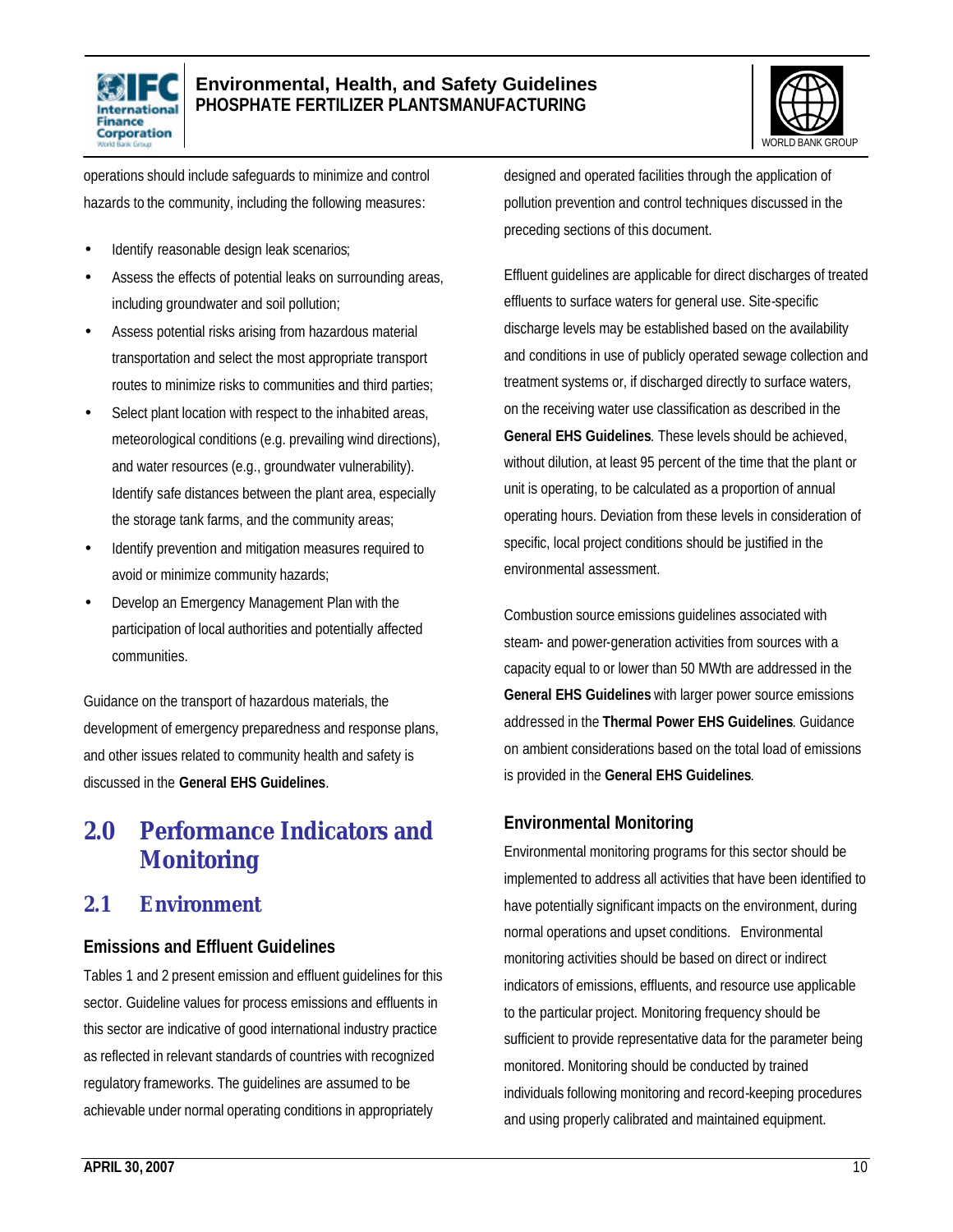



Monitoring data should be analyzed and reviewed at regular intervals and compared with the operating standards so that any necessary corrective actions can be taken. Additional guidance on applicable sampling and analytical methods for emissions and effluents is provided in the **General EHS Guidelines**.

| <b>Table 1. Air Emissions Guidelines for</b><br><b>Phosphate Fertilizers Plants</b> |                    |                                             |  |  |  |
|-------------------------------------------------------------------------------------|--------------------|---------------------------------------------|--|--|--|
| <b>Pollutant</b>                                                                    | <b>Units</b>       | <b>Guideline Value</b>                      |  |  |  |
| <b>Phosphoric Acid Plants</b>                                                       |                    |                                             |  |  |  |
| Fluorides (gaseous) as HF                                                           | mg/Nm <sup>3</sup> | 5                                           |  |  |  |
| <b>Particulate Matter</b>                                                           | mg/Nm <sup>3</sup> | 50                                          |  |  |  |
| <b>Phosphate Fertilizer Plants</b>                                                  |                    |                                             |  |  |  |
| Fluorides (gaseous) as HF                                                           | mg/Nm <sup>3</sup> | 5                                           |  |  |  |
| <b>Particulate Matter</b>                                                           | mg/Nm <sup>3</sup> | 50                                          |  |  |  |
| Ammonia                                                                             | mg/Nm <sup>3</sup> | 50                                          |  |  |  |
| <b>HCI</b>                                                                          | mg/Nm <sup>3</sup> | 30                                          |  |  |  |
| NO <sub>x</sub>                                                                     | mg/Nm <sup>3</sup> | 500 nitrophosphate unit<br>70 mix acid unit |  |  |  |

| <b>Table 2. Effluents Guidelines for Phosphate</b><br><b>Fertilizer Plants</b> |                                          |                        |  |  |  |
|--------------------------------------------------------------------------------|------------------------------------------|------------------------|--|--|--|
| Pollutant                                                                      | <b>Units</b>                             | <b>Guideline Value</b> |  |  |  |
| рH                                                                             | S.U.                                     | $6-9$                  |  |  |  |
| <b>Total Phosphorus</b>                                                        | mg/L                                     | 5                      |  |  |  |
| <b>Fluorides</b>                                                               | mg/L                                     | 20                     |  |  |  |
|                                                                                | kg/ton NPK                               | 0.03                   |  |  |  |
|                                                                                | kg/ton<br>Phosphorus oxide<br>$(P_2O_5)$ | $\mathfrak{D}$         |  |  |  |
| <b>TSS</b>                                                                     | mg/L                                     | 50                     |  |  |  |
| Cadmium                                                                        | mq/L                                     | 0.1                    |  |  |  |
| <b>Total Nitrogen</b>                                                          | mq/L                                     | 15                     |  |  |  |
| Ammonia                                                                        | mq/L                                     | 10                     |  |  |  |
| <b>Total Metals</b>                                                            | mq/L                                     | 10                     |  |  |  |

#### **Resource Use and Energy Consumption, Emission and Waste Generation**

Table 3 provides examples of resource consumption indicators for energy and water in this sector. Table 4 provides examples of emission and waste generation indicators in this sector. Industry benchmark values are provided for comparative

purposes only and individual projects should target continual improvement in these areas.

| <b>Table 3. Resource and Energy Consumption</b>                                                                                                                                                                                                                                                                                                                                                                  |                                                |                                     |  |  |
|------------------------------------------------------------------------------------------------------------------------------------------------------------------------------------------------------------------------------------------------------------------------------------------------------------------------------------------------------------------------------------------------------------------|------------------------------------------------|-------------------------------------|--|--|
| <b>Product</b>                                                                                                                                                                                                                                                                                                                                                                                                   | <b>Unit</b>                                    | <b>Industry</b><br><b>Benchmark</b> |  |  |
| Phosphoric<br>Acid                                                                                                                                                                                                                                                                                                                                                                                               | Ton phosphate<br>rock/ton $P_2O_5$             | $2.6 - 3.5(1)$                      |  |  |
|                                                                                                                                                                                                                                                                                                                                                                                                                  | Ton $H_2SO_4$ /ton $P_2O_5$                    | $2.1 - 2.3(1)$                      |  |  |
|                                                                                                                                                                                                                                                                                                                                                                                                                  | KWh/ton P <sub>2</sub> O <sub>5</sub>          | 120-180 (1)                         |  |  |
|                                                                                                                                                                                                                                                                                                                                                                                                                  | m <sup>3</sup> cooling water/ton<br>$P_2O_5$   | 100-150 (1)                         |  |  |
| <b>NPK A</b>                                                                                                                                                                                                                                                                                                                                                                                                     | <b>KWh/ton NPK</b>                             | 30-33 (1)(2)                        |  |  |
|                                                                                                                                                                                                                                                                                                                                                                                                                  | Total energy for drying<br>MJ/ton NPK          | 300-320 (1)(2)                      |  |  |
| <b>NPK B</b>                                                                                                                                                                                                                                                                                                                                                                                                     | <b>KWh/ton NPK</b>                             | 50(1)(2)                            |  |  |
|                                                                                                                                                                                                                                                                                                                                                                                                                  | Total energy for drying<br>M I/ton NPK         | 450(1)(2)                           |  |  |
| <b>NPK C</b>                                                                                                                                                                                                                                                                                                                                                                                                     | <b>KWh/ton NPK</b>                             | $50-109(2)$                         |  |  |
| NPK C                                                                                                                                                                                                                                                                                                                                                                                                            | m <sup>3</sup> cooling water/ton<br><b>NPK</b> | 17(2)                               |  |  |
| <b>NPK C</b>                                                                                                                                                                                                                                                                                                                                                                                                     | Ton CO <sub>2</sub> required/ton<br>$P_2O_5$   | 1(1)(2)                             |  |  |
| <b>SSP</b>                                                                                                                                                                                                                                                                                                                                                                                                       | <b>KWh/ton SSP</b>                             | 19-34 (2)                           |  |  |
| <b>SSP</b>                                                                                                                                                                                                                                                                                                                                                                                                       | m <sup>3</sup> water/ton SSP                   | $0.1 - 2(2)$                        |  |  |
| Notes:<br>NPK PLANTS A Granulation with a Pipe Reactor and Drum with ammoniation<br><b>NPK PLANTS B Mixed Acids Process</b><br>NPK PLANTS C Nitrophosphate Process<br>European Fertilizer Manufacturers Association (EFMA). 2000.<br>1.<br>2.<br>EU IPPC - Reference Document on Best Available Tec hniques in Large Volume<br>Inorganic Chemicals - Ammonia, Acids and Fertilizers Industries. December<br>2006 |                                                |                                     |  |  |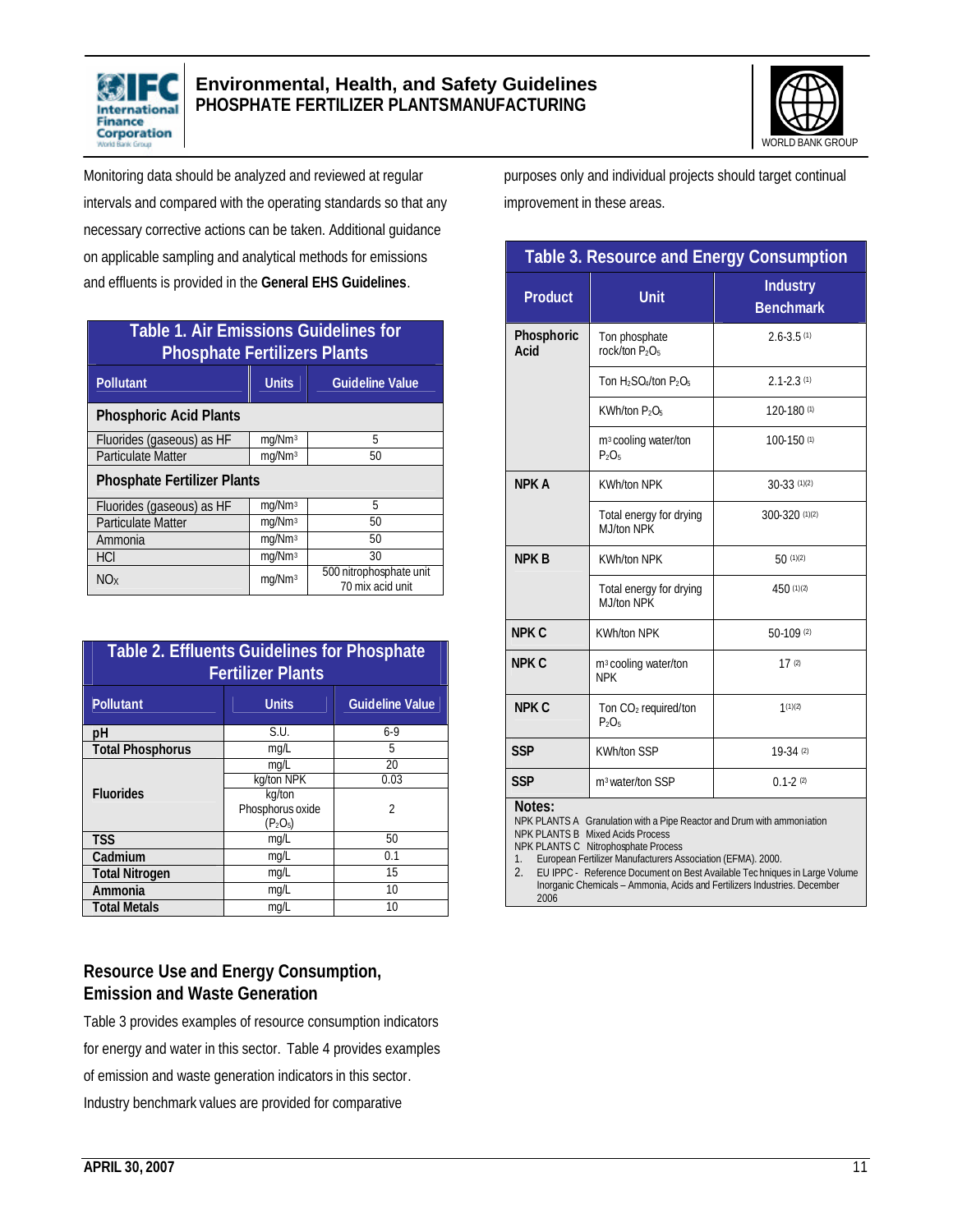



| Table 4. Emissions, Effluents and Waste<br><b>Generation</b>       |                                      |                                     |  |  |  |
|--------------------------------------------------------------------|--------------------------------------|-------------------------------------|--|--|--|
| Parameter                                                          | <b>Unit</b>                          | <b>Industry</b><br><b>Benchmark</b> |  |  |  |
| Phosphoric acid plants                                             |                                      |                                     |  |  |  |
| Fluoride SO <sub>2</sub>                                           | mg/Nm <sup>3</sup> kg/ton HF         | $5 - 300.001 - 0.01$                |  |  |  |
| Solid Waste Generation<br>(phosphogypsum)<br>(thermal/wet process) | ton/ton $P_2O_5$                     | $3.2/4 - 5$ <sup>(1)</sup>          |  |  |  |
| NPK Production - Nitrophosphate Process                            |                                      |                                     |  |  |  |
| NH <sub>3</sub> air emissions                                      | kg/ton P <sub>2</sub> O <sub>5</sub> | 0.2                                 |  |  |  |
| NO <sub>x</sub> (as NO <sub>2</sub> ) air<br>emissions             | kq/ton P <sub>2</sub> O <sub>5</sub> | 1.0                                 |  |  |  |
| Fluoride airFluorides air<br>emissions                             | kg/ton P <sub>2</sub> O <sub>5</sub> | 0.01                                |  |  |  |
| Total nitrogen effluents                                           | kg/ton P <sub>2</sub> O <sub>5</sub> | $0.001 - 0.01$                      |  |  |  |
| P <sub>2</sub> O <sub>5</sub> effluents                            | kg/ton P <sub>2</sub> O <sub>5</sub> | 1.2                                 |  |  |  |
| <b>Fluorides effluents</b>                                         | kg/ton P <sub>2</sub> O <sub>5</sub> | 0.7                                 |  |  |  |
| <b>NPK Production - Mixed Acids Process</b>                        |                                      |                                     |  |  |  |
| NH <sub>3</sub> emissions                                          | kg/ton NPK                           | 0.2                                 |  |  |  |
| NO <sub>x</sub> (as NO <sub>2</sub> ) emissions                    | kg/ton NPK                           | 0.3                                 |  |  |  |
| <b>Fluorides emissions</b>                                         | kg/ton NPK                           | 0.02                                |  |  |  |
| Dust emissions                                                     | kg/ton NPK                           | 0.2                                 |  |  |  |
| Total nitrogen effluents                                           | kg/ton NPK                           | 0.2                                 |  |  |  |
| Fluorides effluents                                                | kg/ton NPK                           | 0.03                                |  |  |  |
| <b>Fluorides air emissions</b>                                     | mg/Nm <sup>3</sup>                   | $0.4 - 4$                           |  |  |  |
| Dust air emissions                                                 | mg/Nm <sup>3</sup>                   | 30-50                               |  |  |  |
| Chloride air emissions                                             | mg/Nm <sup>3</sup>                   | $19-20$                             |  |  |  |

## **2.2 Occupational Health and Safety Performance**

#### **Occupational Health and Safety Guidelines**

Occupational health and safety performance should be evaluated against internationally published exposure guidelines, of which examples include the Threshold Limit Value (TLV®) occupational exposure guidelines and Biological Exposure Indices (BEIs®) published by American Conference of

Governmental Industrial Hygienists (ACGIH),19 the Pocket Guide to Chemical Hazards published by the United States National Institute for Occupational Health and Safety (NIOSH),<sup>20</sup> Permissible Exposure Limits (PELs) published by the Occupational Safety and Health Administration of the United States (OSHA),<sup>21</sup> Indicative Occupational Exposure Limit Values published by European Union member states,<sup>22</sup> or other similar sources.

#### **Accident and Fatality Rates**

Projects should try to reduce the number of accidents among project workers (whether directly employed or subcontracted) to a rate of zero, especially accidents that could result in lost work time, different levels of disability, or even fatalities. Facility rates may be benchmarked against the performance of facilities in this sector in developed countries through consultation with published sources (e.g. US Bureau of Labor Statistics and UK Health and Safety Executive)<sup>23</sup>.

### **Occupational Health and Safety Monitoring**

The working environment should be monitored for occupational hazards relevant to the specific project. Monitoring should be designed and implemented by accredited professionals<sup>24</sup> as part of an occupational health and safety monitoring program. Facilities should also maintain a record of occupational accidents and diseases and dangerous occurrences and accidents. Additional guidance on occupational health and safety monitoring programs is provided in the **General EHS Guidelines**.

l <sup>19</sup> Available at: http://www.acgih.org/TLV/ and http://www.acgih.org/store/

<sup>20</sup> Available at: http://www.cdc.gov/niosh/npg/

<sup>21</sup> Available at:

http://www.osha.gov/pls/oshaweb/owadisp.show\_document?p\_table=STANDAR DS&p\_id=9992

<sup>22</sup> Available at: http://europe.osha.eu.int/good\_practice/risks/ds/oel/

<sup>23</sup> Available at: http://www.bls.gov/iif/ and http://www.hse.gov.uk/statistics/index.htm

<sup>&</sup>lt;sup>24</sup> Accredited professionals may include Certified Industrial Hygienists, Registered Occupational Hygienists, or Certified Safety Professionals or their equivalent.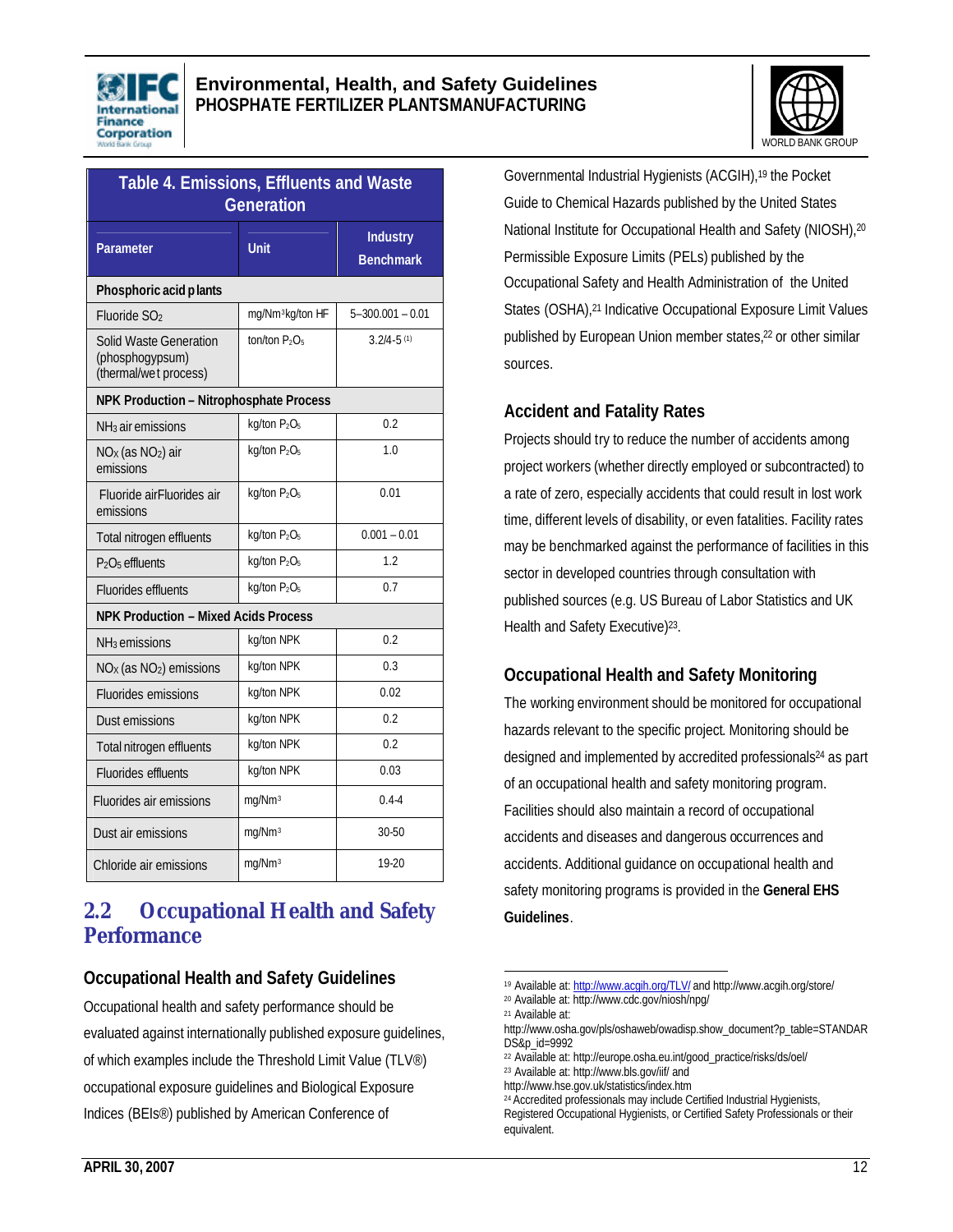



## **3.0 References and Additional Sources**

European Commission. 2006. European Integrated Pollution Prevention and Control Bureau (EIPPCB). Reference Document on Best Available Techniques in Large Volume Inorganic Chemicals – Ammonia, Acids and Fertilizers. Seville: EIPPCB. Available at http://eippcb.jrc.es/pages/FActivities.htm

European Fertilizer Manufacturer's Association (EFMA). 2000a. Best Available Techniques (BAT) Production of Phosphoric Acid (Booklet No. 4). Brussels: EFMA. Available at http://www.efma.org/Publications/

EFMA. 2000b. BAT Production of NPK Fertilizers by the Nitrophosphate Route (Booklet No. 7). Brussels: EFMA. Available at http://www.efma.org/Publications/

EFMA. 2000c. BAT Production of NPK Fertilizers by the Mixed Acid Route (Booklet No. 8). Brussels: EFMA. Available at http://www.efma.org/Publications/

EFMA and International Fertilizer Industry Association (IFA). 1992. Handbook for the Safe Storage of Ammonium Nitrate Based Fertilizers. Zurich/Paris: EFMA/IFA. Available at http://www.efma.org/publications/

German Federal Ministry for the Environment, Nature Conservation and Nuclear Safety (BMU). 2004. Waste Water Ordinance – AbwV. (Ordinance on Requirements for the Discharge of Waste Water into Waters). Promulgation of the New Version of the Waste Water Ordinance of 17 June 2004. Berlin: BMU. Available at

http://www.bmu.de/english/water\_management/downloads/doc/3381.php

German Federal Ministry for the Environment, Nature Conservation and Nuclear Safety (BMU). 2002. First General Administrative Regulation Pertaining to the Federal Emission Control Act (Technical Instructions on Air Quality Control – TA Luft). Berlin: BMU. Available at

http://www.bmu.de/english/air\_pollution\_control/ta\_luft/doc/36958.php

United Kingdom (UK) Environmental Agency. 2002. Sector Guidance Note Integrated Pollution Prevention and Control (IIPC) S4.03. Guidance for the Inorganic Chemicals Sector. Bristol: Environment Agency. Available at http://www.environment-

agency.gov.uk/business/444304/1290036/1290086/1290209/1308462/1245952/

International Fertilizer Industry Association (IFA) / United Nations Environment Programmme (UNEP) / United Nations Industrial Development Organization (UNIDO). 1998. The Fertilizer Industry's Manufacturing Processes and Environmental Issues. (Technical Report No. 26, Part 1). Paris: IFA/UNEP/UNIDO.

United States (US) Environmental Protection Agency (EPA). 1995. Office of Compliance. Sector Notebook Project. Profile of the Inorganic Chemical Industry. Washington, DC: US EPA. Available at http://www.epa.gov/compliance/resources/publications/assistance/sectors/noteb ooks/inorganic.html

US EPA. 40 CFR Part 60, Standards of Performance for New and Existing Stationary Sources: Subpart T—Standards of Performance for the Phosphate Fertilizer Industry: Wet-Process Phosphoric Acid Plants. Washington, DC: US EPA. Available at http://www.epa.gov/epacfr40/chapt-I.info/

US EPA. 40 CFR Part 60, Standards of Performance for New and Existing Stationary Sources: Subpart W—Standards of Performance for the Phosphate Fertilizer Industry: Triple Superphosphate Plants. Washington, DC: US EPA. Available at http://www.epa.gov/epacfr40/chapt-I.info/

US EPA. 40 CFR Part 63, National Emission Standards for Hazardous Air Pollutants for Source Categories: Subpart AA—National Emission Standards for Hazardous Air Pollutants from Phosphoric Acid Manufacturing Plants. Washington, DC: US EPA. Available at http://www.epa.gov/epacfr40/chapt-I.info/

US EPA. 40 CFR Part 418 Fertilizer Manufacturing Point Source Category. Subpart A—Phosphate Subcategory. Washington, DC: US EPA. Available at http://www.epa.gov/epacfr40/chapt-I.info/

US EPA. 40 CFR Part 418 Fertilizer Manufacturing Point Source Category. Subpart G—Mixed and Blend Fertilizer Production Subcategory. Washington, DC: US EPA. Available at http://www.epa.gov/epacfr40/chapt-I.info/

US EPA. 40 CFR Part 422 Phosphate Manufacturing Point Source Category. Washington, DC: US EPA. Available at http://www.epa.gov/epacfr40/chapt-I.info/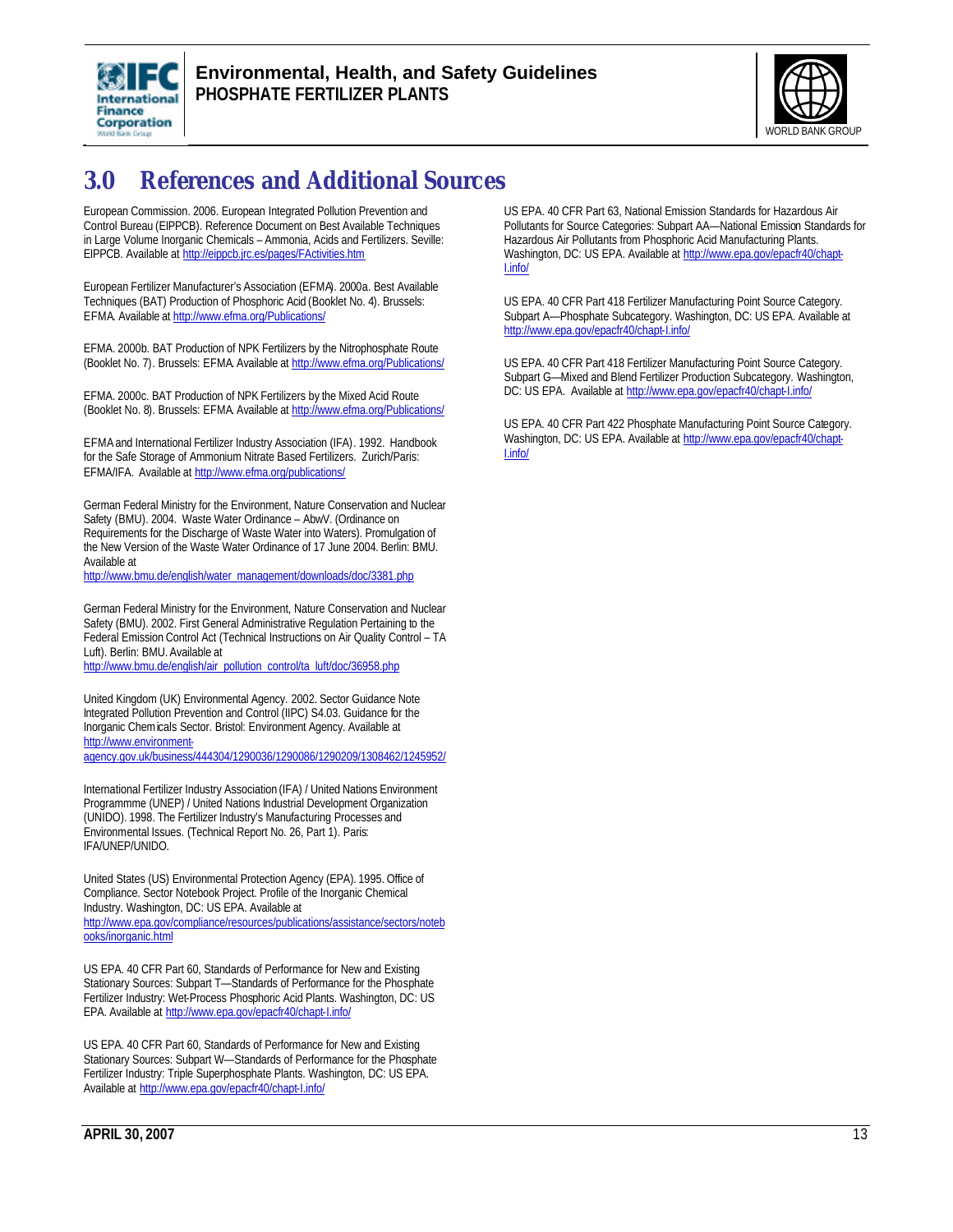



## **Annex A: General Description of Industry Activities**

A modern phosphate fertilizer manufacturing complex is characterized by large volume productions and is normally highly integrated with upstream (e.g. ammonia, and acids such as nitric, sulfuric, and phosphoric) and downstream (e.g. ammonium nitrate and calcium ammonium nitrate) production with the aim at optimizing production cost, logistics, safety and environmental protection (Figure A.1). Phosphate fertilizer plants may produce single (or normal) superphosphate (SSP) and triple superphosphate (TSP); mixed fertilizers such as Mono-Ammonium Phosphate (MAP) and Di-Ammonium Phosphate (DAP); and all grades of compound fertilizers (NPK) using the nitrophosphate / nitric acid route and the mixed acid / sulfuric acid route. Facilities are usually equipped with an integrated steam and electric power distribution grid servicing all the plants and supplied by a central steam boiler and power station. A waste water treatment plant is usually present.

#### **Sulfuric Acid**

Sulfuric acid (H<sub>2</sub>SO<sub>4</sub>) is used in the phosphate fertilizer industry for the production of phosphoric acid. Sulfuric acid is manufactured mainly from sulfur dioxide (SO<sub>2</sub>), produced through the combustion of elemental sulfur. The exothermic oxidation of sulfur dioxide over several layers of a suitable catalyst (e.g. vanadium pentoxide) to produce sulfur trioxide (SO3) is the most common process in sulfuric acid manufacturing plants.<sup>25</sup>

Sulfuric acid is obtained from the absorption of SO3 and water into H2SO4 (with a concentration of at least 98 percent) in absorbers installed after multiple catalyst layers. The warm acid produced is sparged with air in a column or in a tower to collect

the remaining SO2 in the acid. The SO2 laden air is returned to the process.

#### **Phosphoric Acid**

Phosphoric acid (H3PO4) is primarily used in the manufacture of phosphate salts (e.g. for fertilizers and animal feed supplements). Two different processes can be used in the manufacture of phosphoric acid. In the first process, known as the thermal process, elemental phosphorous is produced from phosphate rock, coke, and silica in an electrical resistance furnace and is then oxidized and hydrated to form the acid. Thermal-generated acid is highly purified, but also expensive, and hence produced in small quantities, mainly for the manufacture of industrial phosphates.

The second type of process, known as the wet process, involves digesting phosphate rocks with an acid (e.g. sulfuric, nitric or hydrochloric acid). The tri-calcium phosphate from the phosphate rock reacts with concentrated sulfuric acid to produce phosphoric acid and calcium sulfate, which is an insoluble salt. The operating conditions are generally designed so that the calcium sulfate is precipitated as anhydrite, hemihydrate (HH) and dihydrate (DH).

Different processes are needed because of different rocks and gypsum disposal systems.<sup>26</sup> The main production steps include grinding of phosphate rock (if necessary); reaction with sulfuric acid in a series of separate agitated reactors at a temperature of 70-80°C, filtration to separate the phosphoric acid from the calcium sulfate; and concentration up to commercial phosphoric acid with a concentration of 52-54 percent phosphorus pentoxide  $(P_2O_5)$ .

 $\overline{a}$ 

<sup>25</sup> IPPC BREF (2006)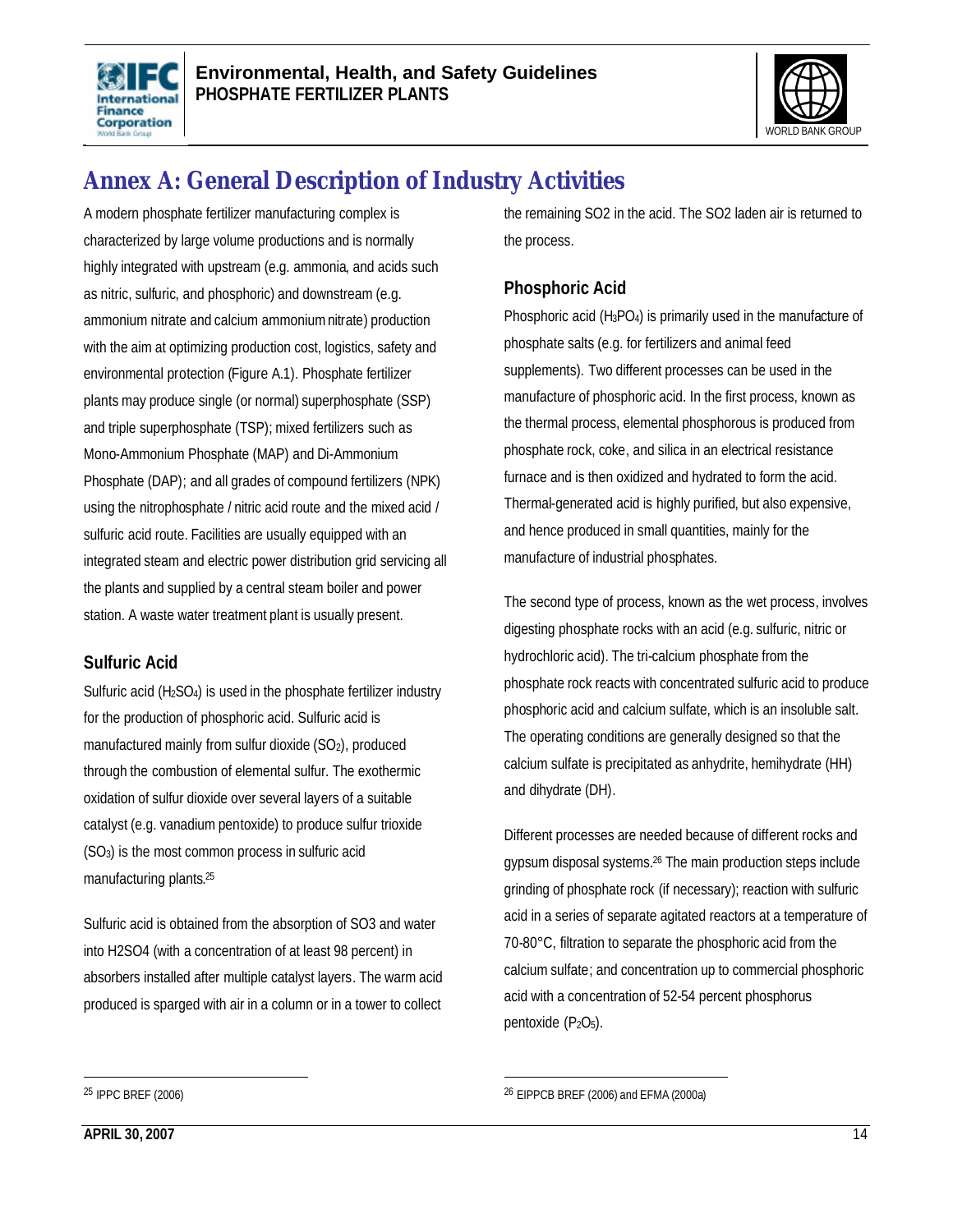



When the phosphoric acid plant is linked to a sulfuric acid plant, the high-pressure steam produced in the waste heat recovery boiler from the sulfuric acid is normally used to produce electric power, and the low-pressure exhaust steam is used for phosphoric acid vacuum concentration. The steam consumption needed for the concentration can be reduced by using waste heat originating in the sulfuric acid plant. This may be recovered as heated water and used in the process of concentrating weak acid to intermediate concentration. Phosphoric acid is most commonly stored in rubber-lined steel tanks, although stainless steel, polyester and polyethylene-lined concrete are also used. Storage tanks are normally equipped to keep the solids in suspension to avoid costly cleaning of the tank<sup>27</sup>.

### **Phosphate Fertilizers (SSP / TSP)**

Phosphate fertilizers are produced by adding acid to ground or pulverized phosphate rock. If sulfuric acid is used, single or normal, superphosphate (SSP) is produced, with a phosphorus content of  $16-21$  percent as phosphorous pentoxide ( $P_2O_5$ ). SSP production involves mixing the sulfuric acid and the rock in a reactor. The reaction mixture is discharged onto a slowmoving conveyor belt. If the reaction The mixture is directly fed to a granulator, the process is the so called "direct" granulation. In "indirect" granulation, the reaction mixture is stored for "curing" for 4 to 6 weeks before bagging and then granulated. 28

If phosphoric acid is used to acidulate the phosphate rock, triple superphosphate (TSP) is produced with a phosphorus content of 43–48 percent as P2O5. Two processes are used to produce TSP fertilizers: run-of-pile and granulation. The run-of-pile process is similar to the SSP process. Granular TSP uses lower-strength phosphoric acid (40 percent, compared with 50 percent for run-of-pile method). The reaction mixture, a slurry, is

l

sprayed onto recycled fertilizer fines in a granulator. Granules grow and are then discharged to a dryer, screened, and sent to storage. 29

### **Compound Fertilizers (NPK)**

Compound fertilizers are a large group of products, varying based on the particular nitrogen / phosphorus / potassium (N/P/K) ratios. Production processes are also numerous and product types include PK, NP (e.g. DAP), NK and NPK. This can be achieved by using two different routes, namely production by the nitrophosphate route, and production by the mixed acid route.

#### *Nitrophosphate Route*

The integrated nitrophosphate (NP) process produces compound fertilizers (NPK) containing ammonium nitrate, phosphate, and potassium salts (Figure A.2). The integrated process starts with the dissolution of the phosphate rock in nitric acid. Varying amounts of volatile compounds, such as carbon dioxide  $(CO_2)$ , nitrogen oxides  $(NOx)$  and hydrogen fluoride (HF), may be emitted, depending on the phosphate rock characteristics. The resulting digestion solution contains different amounts of suspended solids (e.g. quartz sand) that are removed by centrifuges, hydrocyclones or, lamella separators. <sup>30</sup> After washing, the solids can be reused in the building industry.

The liquor obtained from the process contains calcium ions in a proportion that too high to guarantee the production of plant available P2O5. The solution is therefore cooled so that calcium nitrate tetrahydrate (CNTH) crystallizes out. The solution of phosphoric acid, remaining calcium nitrate, and nitric acid, called nitrophosphoric acid, can be separated from the CNTH

l

<sup>27</sup> EFMA (2000a)

<sup>28</sup> EIPPCB BREF (2006)

<sup>29</sup> EIPPCB BREF (2006)

<sup>30</sup> EFMA (2000b)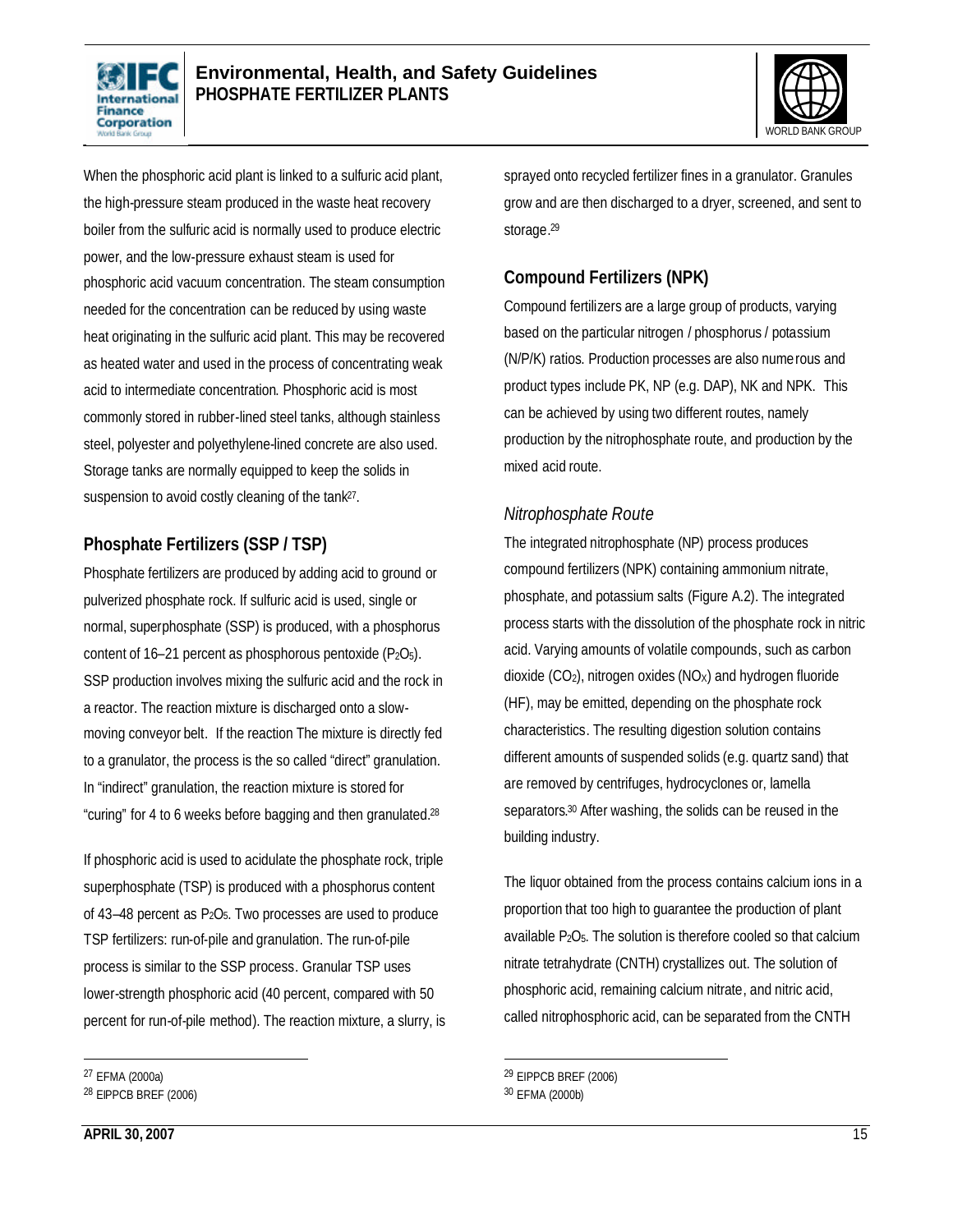



crystals by filtration. The nitrophosphoric acid is then neutralized with ammonia, mixed with potassium / magnesium salts, sulfate and/or micro-nutrients, and converted to NPK in a rotary granulation drum, fluidized bed, prilling tower, or pug-mill to obtain solid compound fertilizers. 31

The separated calcium nitrate crystals are dissolved in an ammonium nitrate solution and treated with an ammonium carbonate solution. This solution is filtered to remove the calcium carbonate crystals and it is used for the production of granular calcium ammonium nitrate (CAN) fertilizer. The resulting dilute ammonium nitrate solution is concentrated and also used to produce CAN or NPK. The calcium nitrate solution may also be neutralized and evaporated to obtain a solid fertilizer. 32

Three types of processes are normally used for the production of NPK fertilizers from the NP liquor, namely prilling, drum or pug-mill, and spherodizer granulation. In prilling, NP liquor, mixed with the required salts and recycled product, overflows into a rotating prill bucket from which the slurry is sprayed into the prill tower. Fans at the top of the tower cause ambient air to flow counter-current to the droplets formed by solidification.<sup>33</sup>

In drum or pug-mill granulation, the NP liquor, together with required salts and recycled products, is sprayed into a rotating drum granulator where granules formed are dried in a rotating drying drum with hot air. The air leaving the drums contains water vapor, dust, ammonia and combustion gases. The air from the granulation and drying drums is treated in high performance cyclones. 34

- $\overline{a}$ 31 Ibid.
- 32 Ibid
- 33 Ibid
- 34 Ibid

In spherodizer granulation, the slurry is sprayed into a special rotating drum, called a spherodizer, where warm air, heated to 300-400°C, flows co-currently thus evaporating the water building up on granules. 35

In all processes, the dry NPK granules are screened. The onsize fraction passes to the conditioning process, and the oversize fractions are taken out, crushed and recycled together with the under-size fractions. The screen, crusher, and conveyor discharges are de-dusted using the air required for granulation. The commercial product from the drying and screening is cooled in a fluidized bed, a bulk flow heat exchanger, or a rotating drum. Off-gases from these latter stages, containing minor amounts of dust, and generally no ammonia, are de-dusted in cyclones. Finally, the product is cooled and coated before storage, to minimize the subsequent caking of the material. The coating consists of a treatment with an organic agent and inorganic powder, added in a drum. The calcium nitrate crystals from the nitrophosphate process can be processed to a solid calciumnitrate (CN) fertilizer, using prilling or pan-granulation technology, as an alternative to the combination of CNTH conversion and subsequent processing to CAN. 36

#### *Mixed Acid Route*

Processes applied in the mixed acid route of production are numerous, the most common including granulation with a pipe reactor system; drum granulation with ammoniation; and a mixed acid process with phosphate rock digestion. <sup>37</sup> A simplified flow chart showing the three processes together is presented on Figure A.3.

Granulation with a pipe reactor system works with a classical granulation loop with one or two pipe reactors. One pipe reactor

1

<sup>35</sup> Ibid

<sup>36</sup> EFMA (2000b)

<sup>37</sup> EFMA (2000c)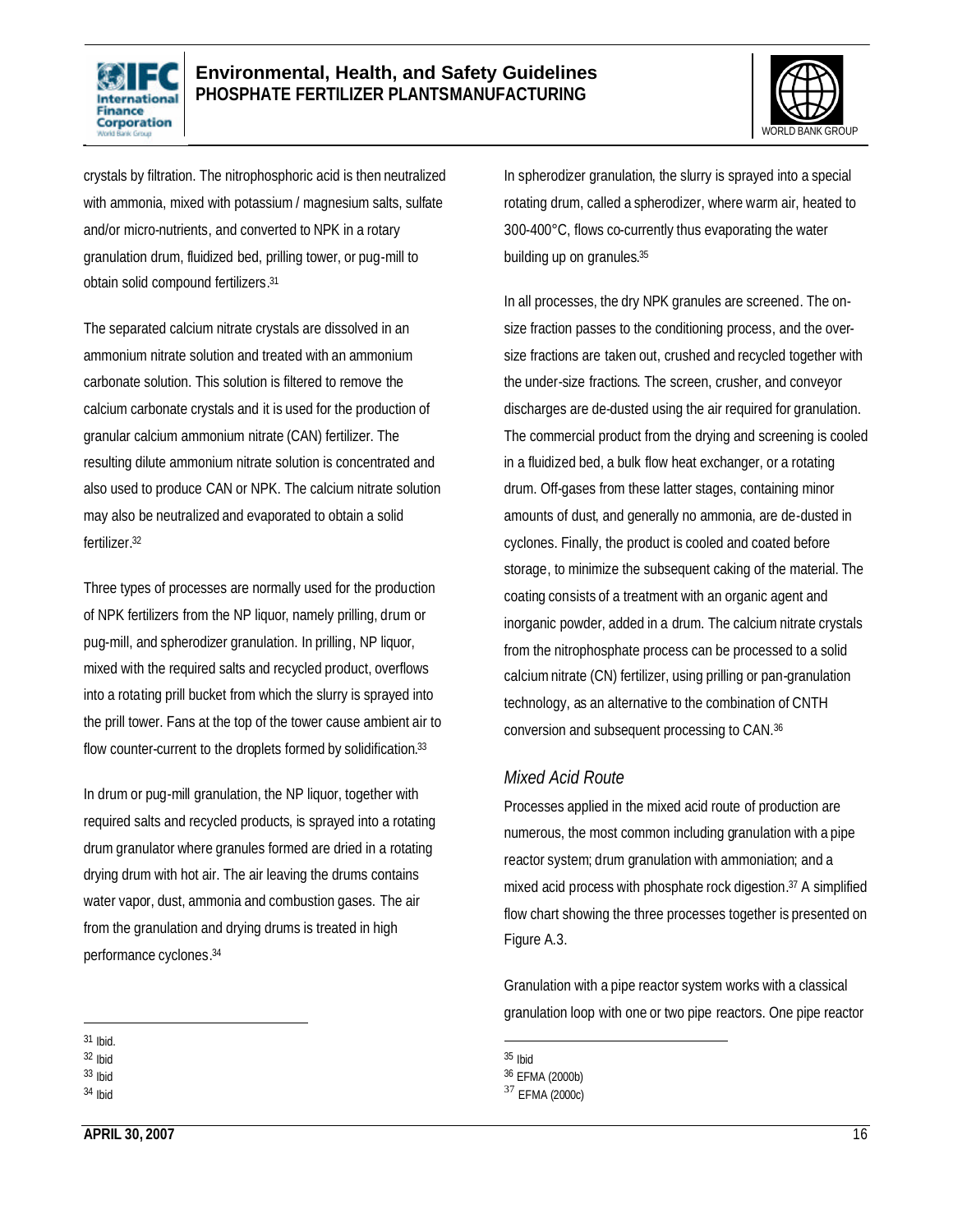



is fitted in the granulator and another may be used in the dryer. Phosphoric acid or a mixture of phosphoric and sulfuric acids is neutralized in the pipe reactors with gaseous or liquid ammonia. A wide range of grades, including ammoniumphosphates (monoammonium phosphate – MAP, and diammonium phosphate – DAP), can be produced. <sup>38</sup> The required solid raw materials such as potassium chloride, potassium sulfate, superphosphate, secondary nutrients, micronutrients and filler are fed into the granulator together with the recycled material. The pipe reactor fitted in the granulator is designed to receive phosphoric acid, part of the ammonia, and all the other liquid feeds such as sulfuric acid and recycled scrubber liquor. Concentrated ammonium nitrate solution may be added directly into the granulator and ammoniation rates in the pipe reactor vary according to the product. Further ammoniation may be carried out in the granulator. A pipe reactor fitted in the dryer is fed with phosphoric acid and ammonia.

Drum granulation with ammoniation consists of a classical granulation loop using mainly solid raw materials. Ammonium nitrate solution and / or steam is / are fed into the granulator. The process is very flexible, and is able to produce a broad spectrum of grades including products with low nitrogen content. Ammonium nitrate solution is sprayed directly into the granulator and sulfuric acid may be fed into the granulator followed by ammoniation<sup>39</sup>. The granules obtained in both granulation processes are dried in a drying section using a heated air stream. <sup>40</sup> The dry granules are managed as discussed for the NP route.

Gases from the granulator and the dryer are scrubbed in venturi scrubbers with recirculating ammonium phosphate or ammonium sulfo-phosphate solution. The scrubber liquor which

is being recycled is fed to the pipe reactor in the granulator. Finally, the gases are vented through cyclonic columns irrigated with an acidic solution. The gases coming from the dryer are dedusted in high efficiency cyclones to remove the majority of the dust before scrubbing. The air coming from the cooling equipment is generally recycled as secondary air to the dryer after de-dusting. 41

The mixed acid process with phosphate rock digestion is very flexible and produces grades with varying degrees of phosphate water solubility. The first step of the process is the exothermic digestion of phosphate rock with nitric acid resulting in a solution of phosphoric acid and calcium nitrate. Acid gases such as oxides of nitrogen and fluorine compounds are formed during the digestion, depending on the type of phosphate rock. Other raw materials such as phosphoric, sulfuric, and nitric acids or AN solution are added after the digestion. The acid slurry is ammoniated with gaseous ammonia and after neutralization, and other components such as ammonium phosphates, superphosphates, ammonium sulfate, and compounds containing potassium and magnesium are added. Most of these materials may also be added before or during neutralization, but if the raw material contains chloride, the pH of the slurry should be 5 – 6 to avoid the production of hydrogen chloride. The reactor battery ends with a buffer tank. The slurry granulation can then be performed by different equipment such as drum, blunger and spherodizer. 42

The gases from the digestion reactors, where phosphate rock is digested in nitric acid, are treated separately in a spray tower scrubber to recover  $NO<sub>x</sub>$  and fluorine compounds. The pH is adjusted by the addition of ammonia. The ammoniation reactor gases are scrubbed in several stages of counter-current

 $\overline{a}$ 38 Ibid.

<sup>39</sup> EFMA (2000c)

<sup>40</sup> Ibid.

l 41 Ibid.

<sup>42</sup> Ibid.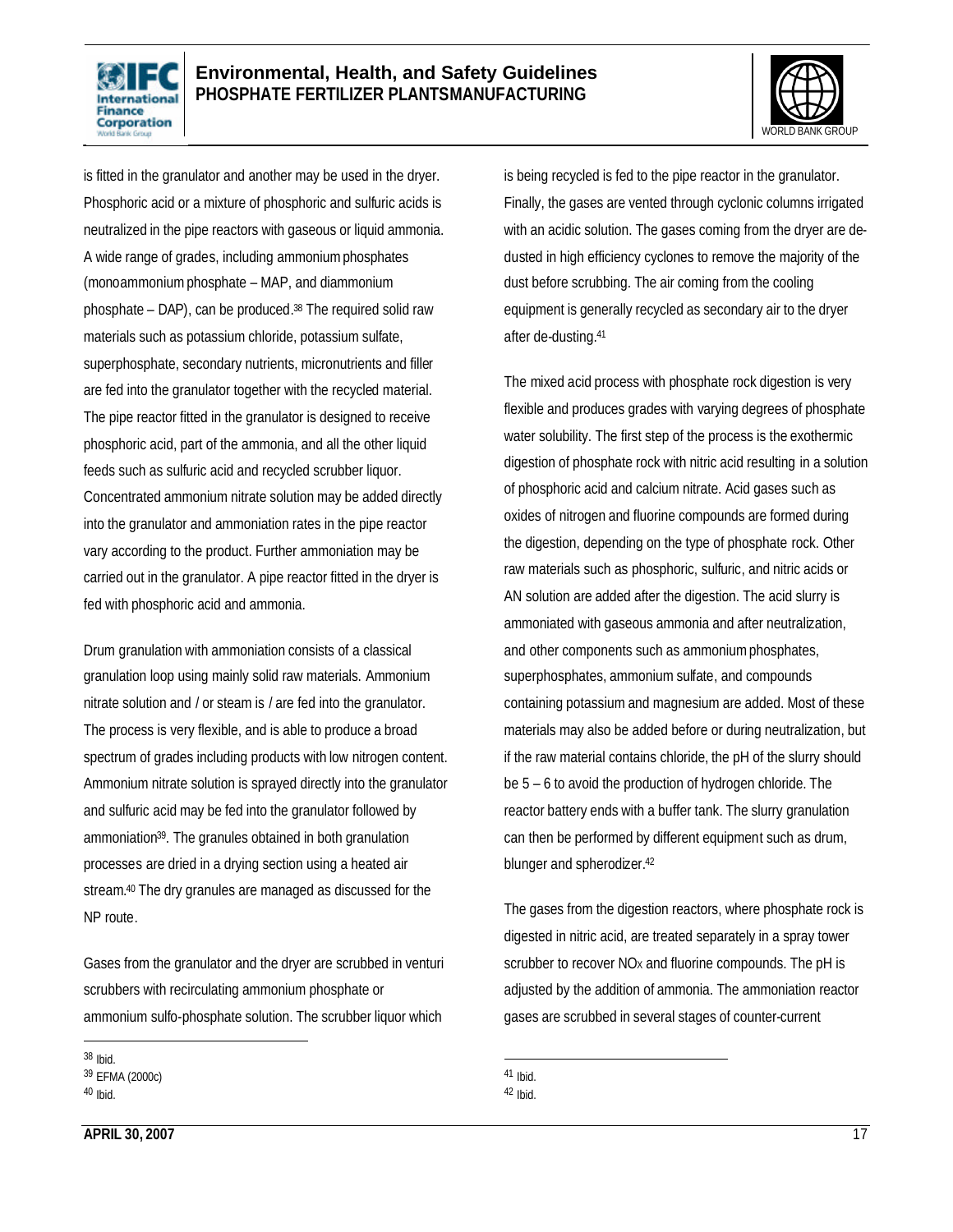



scrubbing. The pH is adjusted to the most efficient scrubbing condition, pH 3-4, with a mixture of HNO3 and/or H2SO4. The first scrubbing stage ensures a saturation of the gases; the second high pressure venturi stage is designed to remove aerosols. The subsequent stages make the recovery efficiency high and the final stage operates with the cleanest scrubbing liquid. A droplet separator is installed in the stack or immediately before it. The gases from the dryer (granulator / dryer) are led through cyclones before entering the scrubber. The scrubber consists of a variable throat venturi with subsequent two-stage scrubbing. The last stage should be operated with the cleanest liquid. A part of the liquor, after the circulation, goes to a settler for the separation of solids. The thickened part is fed to the reactors. 43



43 EFMA (2000c)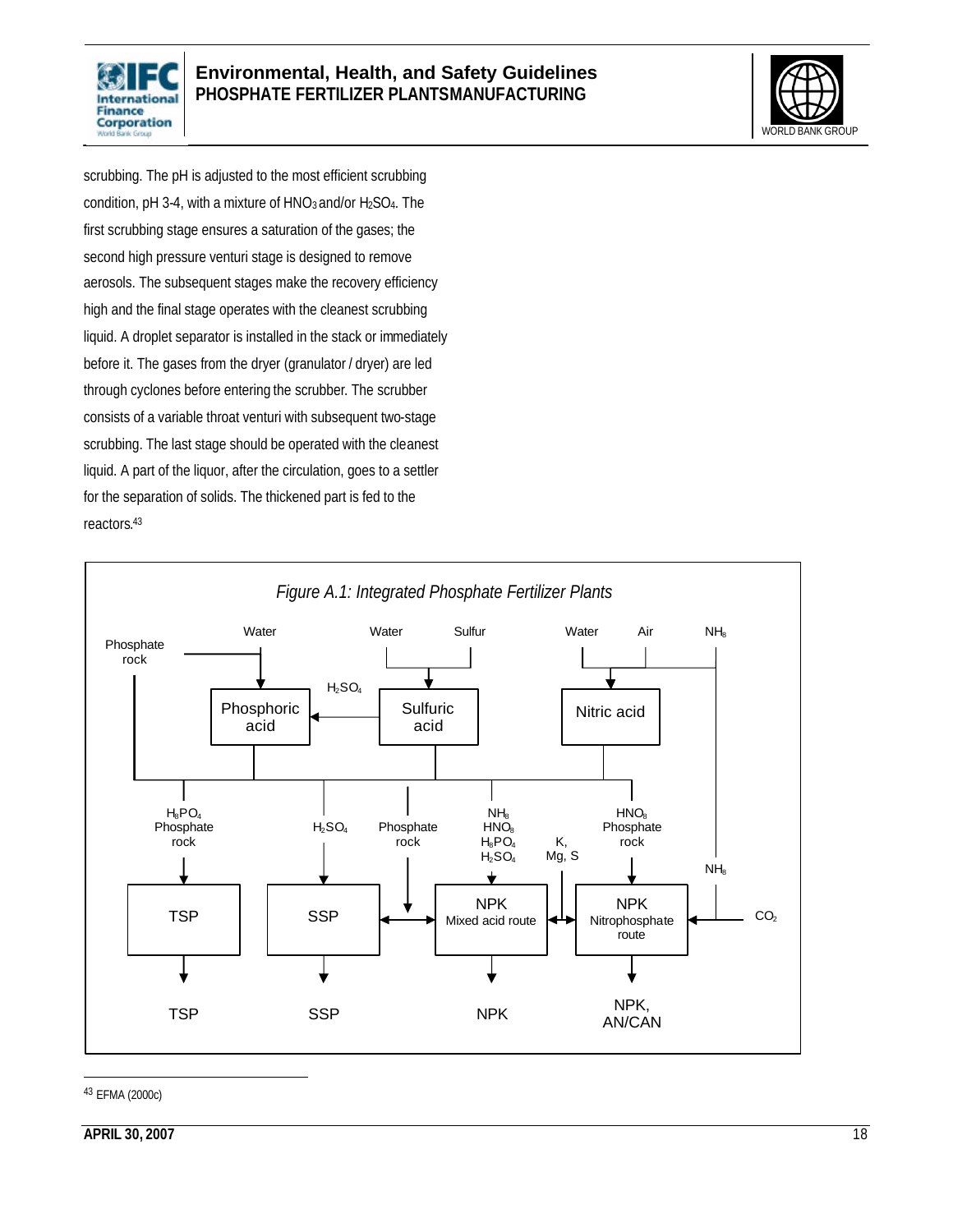